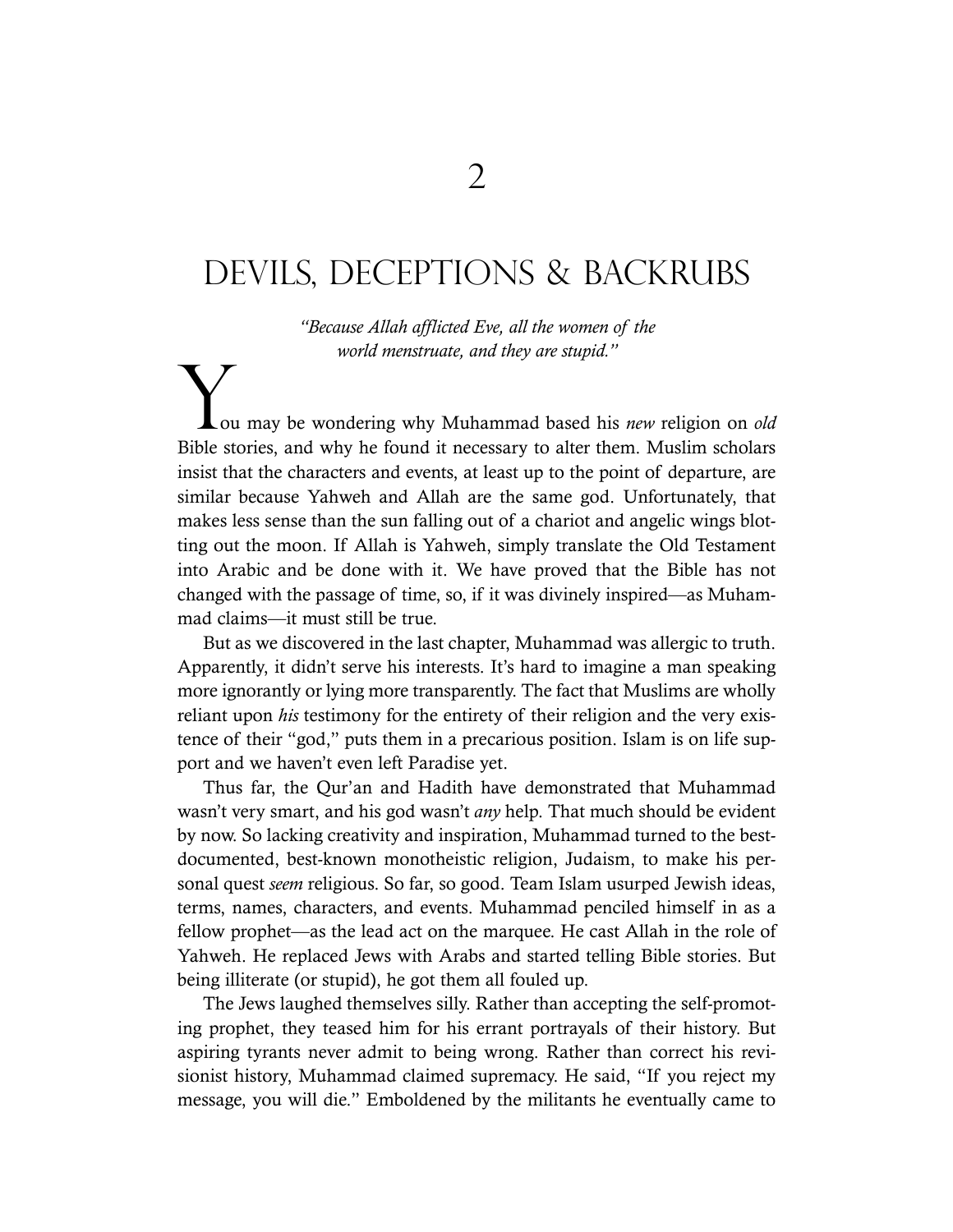command, he twisted the stories further in an effort to make his wanton behavior look prophetic. Biblical accounts were contorted to the point they became nonsensical in the context of the time and place they actually occurred. The Jews, in defense of their scriptures, mocked Muhammad all the more. Enraged, Allah's Messenger struck back, calling them donkeys, apes, and pigs. He ordered his followers to "kill every Jew." He'd show them who was right and who was wrong. He'd prove who was godly and who was not.

When you view this continuing saga in that light, and from this perspective, even stories of a talking sun that wears clothing and sets in a muddy spring surrounded by extraterrestrials becomes relevant. And if there's a better excuse, I mean *explanation*, for this malarkey, I mean *alternate view*, I'd love to hear it. For if there is something in Islam that makes sense, something that was actually divine—we might use it to reach Muslims, reason with them, and keep them from killing us.

By way of confession, I came to see the Bible as the inspired word of Yahweh because of the prophecies it contained. I recognized that it was impossible for a 2,000 to 4,000 year-old book to accurately foretell today's events if it were not authored by a spirit who existed outside of time. You do not have to share my view, however, to understand that Islam disproved itself when it agreed with my conclusion. Two "inspired" books from the same deity cannot be contradictory to the point of being opposites.

Muhammad's dependence on the Bible requires us to compare his text with the original. To understand Islam, we must determine why they are so different. I believe that the answer is obvious. Yahweh's spirit authored one and Lucifer inspired the other. Yet, once again, you do not need to agree with me. You may view Muhammad's demonic behavior and the motivation for his deceitful scriptures metaphorically. His demons can be seen as our guttural nature, human depravity in full bloom. It doesn't require a devil to seduce covetous men into deceiving others to gain power, sex, and money.

Now for another confession. Any attempt to reorganize Islam chronologically is perilous. The religion was founded upon the claim that Abraham had a religion, that he built the Ka'aba and established Islamic rituals. With most of his Qur'an pilfered from the Torah, Muhammad professed that Adam, Noah, Abraham, Lot, Moses, and Jesus were Muslim prophets, setting the stage for Islam long before he was born. The longer Muhammad lived, the more he twisted their stories, making them his own. So if I present the evidence in the order Muhammad actually made his assertions, we'd have to jump in and out of history. But if we use a historical timeline—the Islamic version of creation through the twisting of the patriarchs, the immorality of Mecca, ending with the violence of Medina—we'll have to review Qur'anic scriptures and Islamic Hadith that were revealed last, first.

Tabari and Ishaq, as historian and biographer, use the same chronological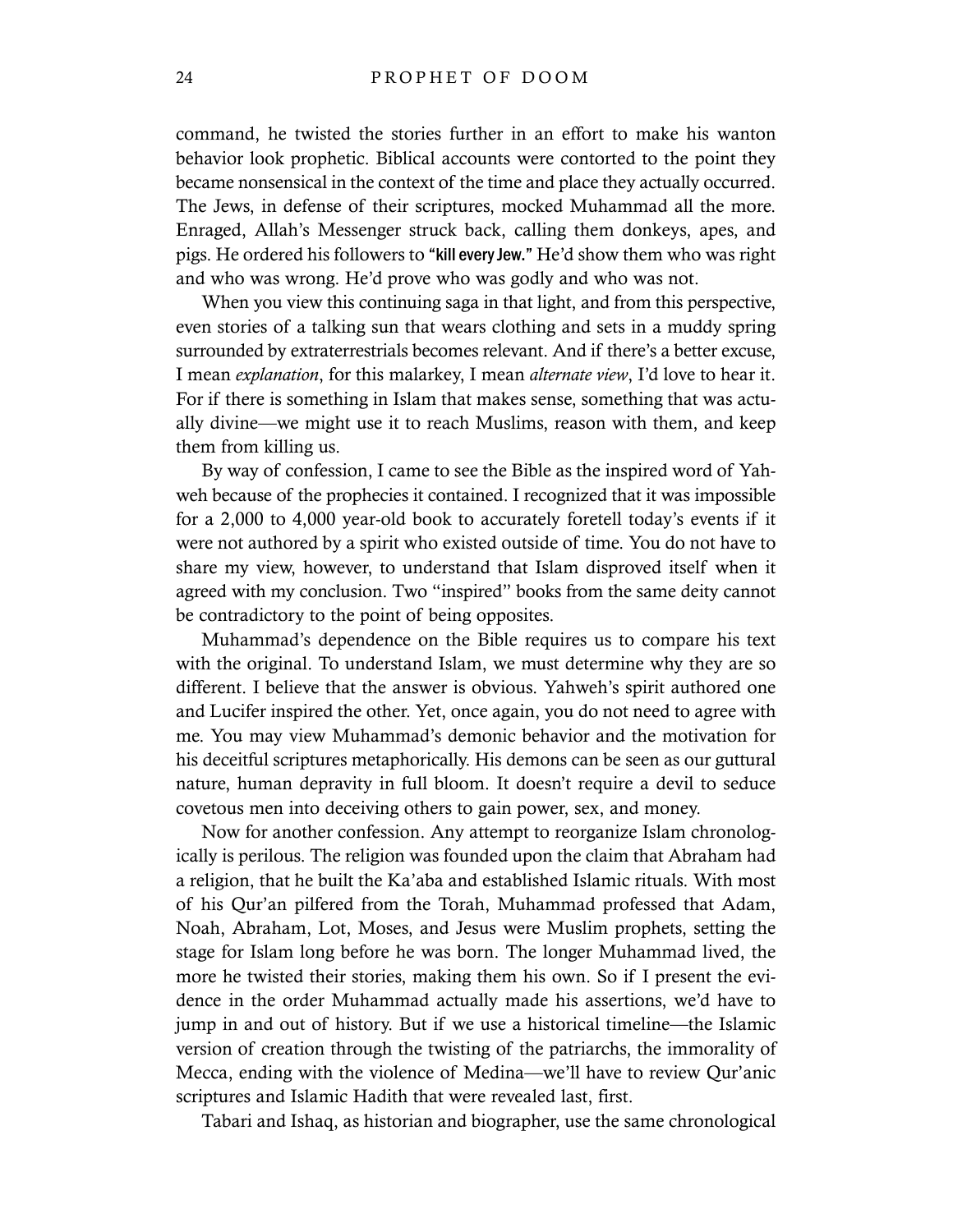approach I am using. Thus every surah we reference early in our narratives was revealed late in Muhammad's mission. Adam and Satan dominate Islam's genesis, yet none of the supporting Qur'anic verses are from the first score of surahs in order of their alleged revelation. I share this to keep you from jumping to the conclusion that Muhammad was a well-schooled religious man, possessing a sufficient understanding of the Bible to plagiarize it effectively at the outset of his career. In reality, he would not come to know the Torah until he came to know the Jews. And he would never understand the Gospels.

 $\hat{\mathbf{x}}$   $\oplus$   $\mathbf{C}$   $\bullet$ 

We pick up the story of Islam's creation account where we left off, with Iblis, better known as Lucifer. I'm going to work the narrative through the Qur'an. In the 7<sup>th</sup> surah, called "The Wall Between Heaven and Hell," Allah, or I should say, Muhammad, corrupts one of the earliest Genesis stories. But he gets sidetracked with intolerance and terrorism before he dives into his version. So in deference to the Islamic apologists, I'll keep the whole passage in context, starting at the beginning.

Before we start, however, you should know that the only reason we can read this or any surah is because an "angel" or a "clanging bell" dictated it to Muhammad directly from the "Memorial Tablets" written at Allah's command by the "Pen" before the universe was created. *007.001* "This Book [the Qur'an] has been sent down to you." The opening verse is not accurate. The Qur'an wasn't a book. Based upon the historical record, nothing would be committed to writing or compiled into a book for another century. "Do not hesitate to warn the unbelievers through it." This "warning" was not for the unbelievers' benefit or for their salvation. All non-Muslims are *predestined* to hell. So the threat of impending punishments which could not be averted strongly suggests that the author was either demented or a sadist.

Muhammad's schizophrenic spirit said: *007.003* "Follow the Revelation given to you from your Lord and follow not as protectors other than Him [third person]. Little do you remember My [first person, singular] warning. How many towns have We [plural] destroyed as a raid by night? Our punishment took them suddenly while they slept for their afternoon rest. Our terror came to them; Our punishment overtook them. No cry did they utter but: 'We were wrong-doers.'" The Islamic god's taste for terror is shocking. It's hard to fathom scripture bragging, "How many towns have We destroyed?" or, "Our punishment took them suddenly while they slept." What would possess someone to claim this was godly? The Islamic "god," by his own admission, is a terrorist.

Before we move on, I want to bring your attention to the motivation behind this opening salvo. Muhammad wanted his detractors to know that his god would terrorize anyone who rejected "those to whom Our Message was sent [Muslims] or those by whom We sent it [Muhammad]." It's a warning: "If you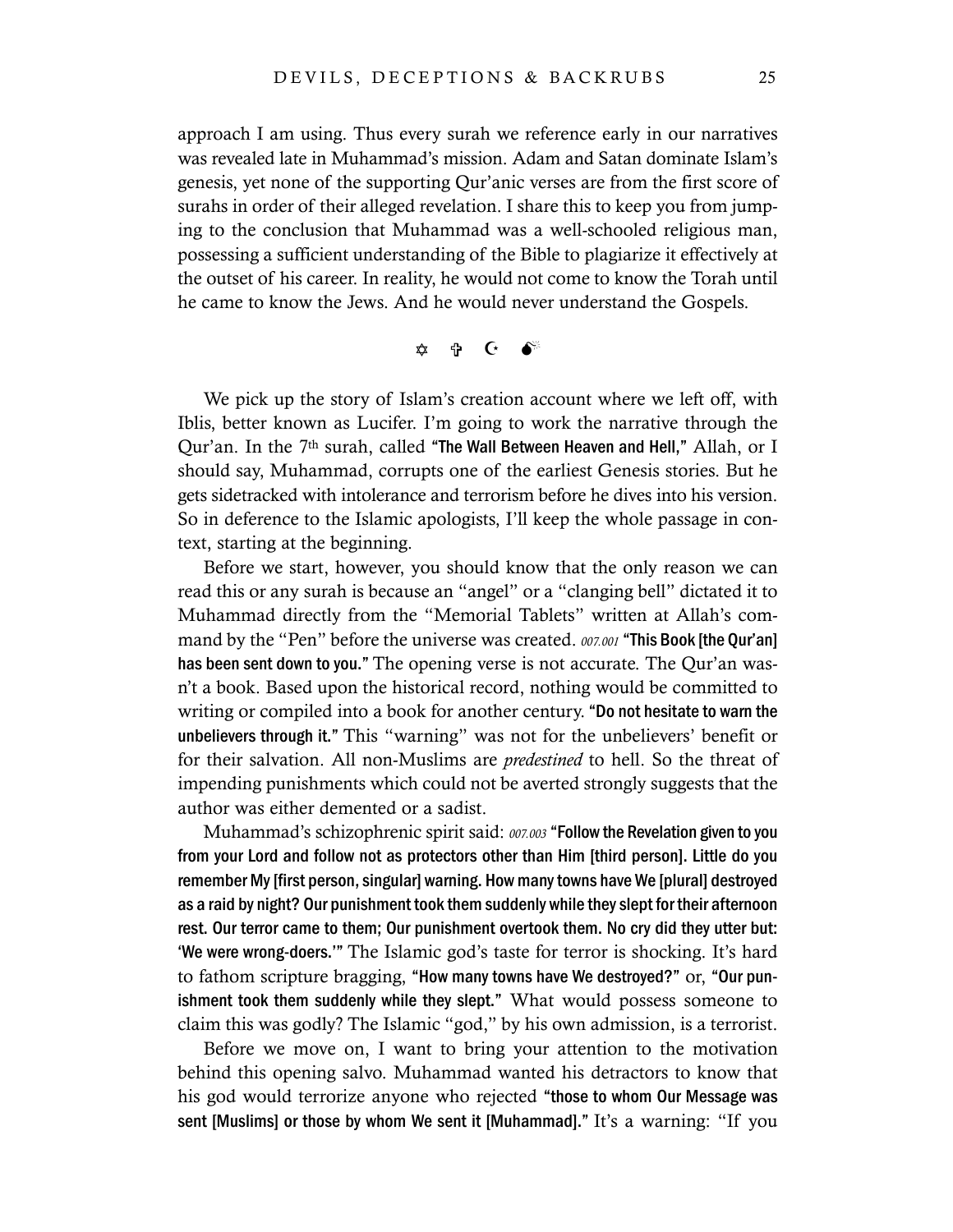deny Muhammad, his followers will terrorize you."

*007.007* "Verily, We shall recount their whole story with knowledge, for We were never absent at any time or place." Muhammad, speaking on behalf of his spirit, is acknowledging that the stories in the Qur'an appear plagiarized. But they are not, he protests, because his "god" was omnipresent. He is preparing us for an onslaught of bastardized Hebrew scripture.

"Those whose scale of good will be heavy will prosper. Those whose scale will be light will find their souls in perdition [hell], for they wrongfully treated Our Signs." That's the basis of the religion of Islam. Good works. The more you do the heavier the "good" side of your scale becomes. Unfortunately, all the good deeds in the world can't outweigh predestination. And the best "good deed" according to Muhammad is to die a jihadist terrorizing infidels.

Want proof? From Bukhari's, *Book of Jihad*, Chapter 1, number 1204: "A man came to Allah's Messenger and said, 'Guide me to such a deed as equals Jihad in reward. 'He said, 'I do not find such a deed.'" *Bukhari:V4B52N50* "The Prophet said, 'A single endeavor of fighting in Allah's Cause is better than the world and whatever is in it.'" As we move into the Medina war surahs I will share scores of these with you.

Returning to the 7<sup>th</sup> surah, Allah's miffed men aren't thankful. *007.010* "It is We who have placed you [Adam] with authority on earth, and provided you with means for the fulfillment of your life: small are the thanks that you give! Little give you thanks!"

"It is We who created you and gave you shape; then We ordered the angels to fall and prostrate themselves to Adam. And they fell prostrate, all save Iblis, who was not of those who made prostration." Iblis was Lucifer, a fallen angel better known as Satan. The Qur'an says that he was a jinn, or demonic spirit. Both the Qur'an and Bible agree that Lucifer rebelled against God.

According to the Bible, as an angel, Lucifer was merely a tool. His relationship with Yahweh was like that of a private to a general. Without choice angels cannot love. And they are incapable of creativity, which may explain why so much of the Qur'an was plagiarized. Lucifer's existence was defined by the same terms that gave Islam its name and authority: "submit and obey." The Bible says, when Lucifer rebelled, a third of the angels were cast out of heaven and became demons. They lashed out at Yahweh by deceiving man, separating us from God, just as they had been.

This all led to the most infamous meal in human history. I share this Biblical perspective because once again, Muhammad, lacking imagination, plagiarized it, albeit with his own unique embellishments. *007.012* "'What prevented you [Iblis/Lucifer] from prostrating when I commanded you?' He said: 'I am better than Adam: You created me from fire and him from clay.' So Allah said: 'Get down from this place: it is not for you to be arrogant here: get out, you are degraded, for you are of the meanest of creatures.'" The request is odd, yet the Qur'an never explains why Allah wanted his angels to humble themselves before man.

In the Qur'an, Satan protests. 007.014 "Give me a reprieve until the time they are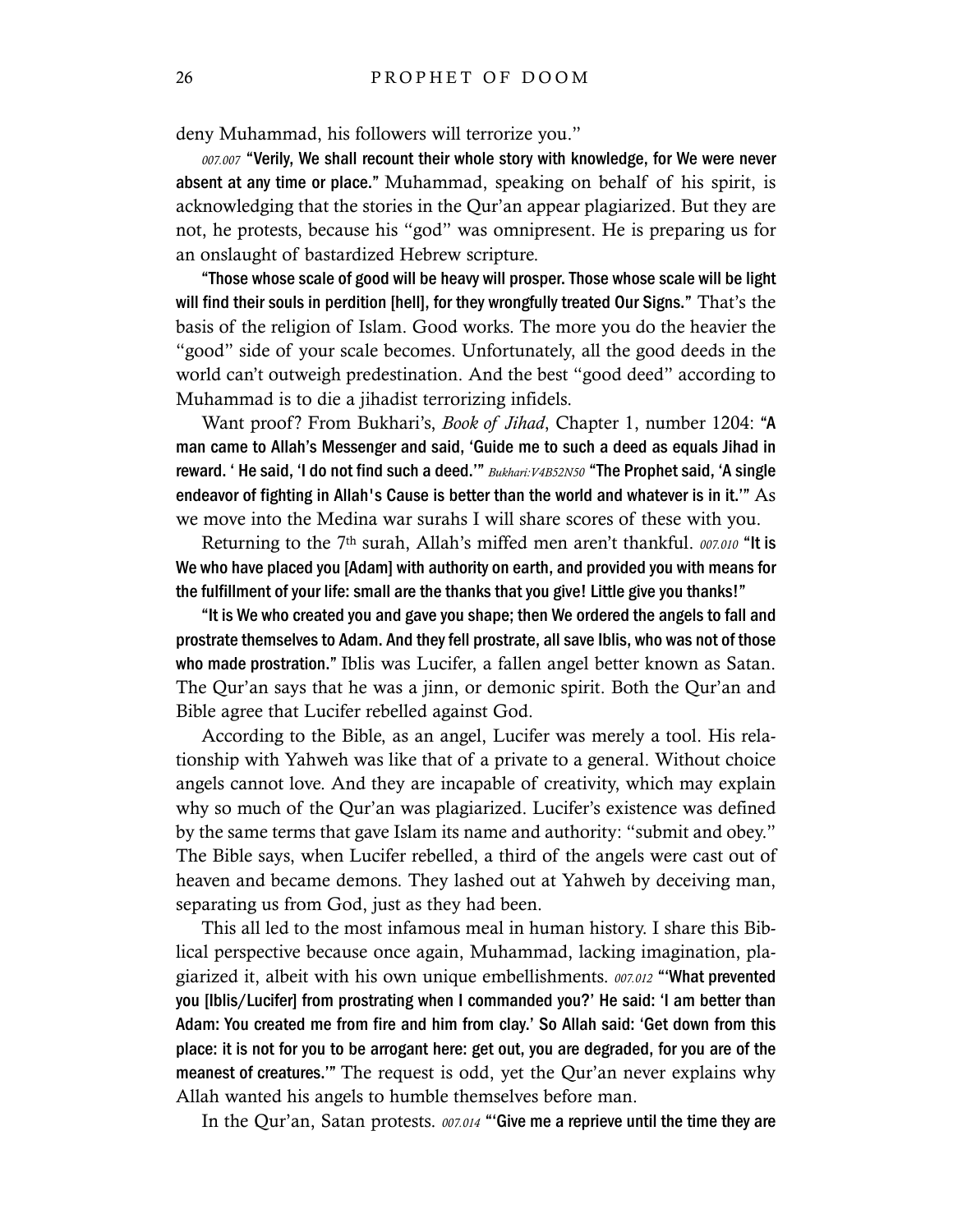raised.' Allah said: 'You have your reprieve.' He [Satan] said, 'Because you have thrown me out, I will lie in wait, lurking in ambush for them on Your Right Path. I will assault them from behind, from their right and left. You will find them ungrateful.' Allah said: 'Get out of here. You are disgraced and expelled. If any follow, I will fill Hell with all of you.'" The Qur'an has clearly said that Satan is deceptive, and that he's going to hell. This is important because, from this point on, Allah will claim to be deceitful and we will find him in hell, tormenting men.

Continuing to steal from Genesis, the Islamic scriptures say: *007.019* "We said: 'Adam, dwell with your wife in the Garden and enjoy: but approach not this tree or you will run into harm and become wrong-doers.' Then Satan began to whisper suggestions to them, bringing openly before their minds all their shame that was hidden from them. He said: 'Your Lord only forbid you this tree, lest you should become angels, immortal, living forever.'" In the Garden, Adam *was* immortal. Seducing Adam with a promise of immortality would be like seducing Arabs with a promise of more sand. Besides, why would Adam want to become an angel if the angels were bowing to *him*?

*007.021* "He swore to them that he was their sincere adviser. So by deceit he brought about their fall." This is interesting. Muslims claim that there was no fall of man, thus no reason for the Messiah to come and reconcile fallen man back into fellowship with God. Further, Satan is mimicking Muhammad. The prophet incessantly claimed to be the "sincere adviser," yet through deceit, he brought men to their knees.

"When they tasted of the tree, their shame became manifest to them, and they began to sew together leaves, covering their bodies. Allah called: 'Did I not forbid you that tree and tell you that Satan was an avowed enemy?'" For those who are curious: *Tabari I:299* "Scholars of the nation of our Prophet say, 'The tree which Allah forbade Adam and his spouse to eat was wheat." Yes, a wheat tree.

*007.023* "They said: 'Allah, we have wronged our own souls: If you do not forgive us, we shall be of the lost losers.' Allah said: 'Go down from here as enemies of each other.'" Allah seems to think that the Garden of Eden, a.k.a. the Garden of Bliss, is in heaven. Thus when Adam rejected Allah, he was sent down, not cast out. Also, did you notice the line: "you will be enemies of each other?" He was speaking to Adam and Eve, foreshadowing the Islamic view of women.

Allah continued: "'On earth will be your dwelling place and your means of livelihood for a time.' He [third person, singular] said: "Therein shall you live, and therein shall you die, and from it shall you be raised. O children of Adam. [How did they get kids so fast?] We [first person plural] have sent clothing down to you to cover your shame, and for beauty and clothing that guards against evil. This is of the communications of Allah [now third person singular].'" Why did they need clothes to guard against evil? If their lusts carried them away—who were they going to be adulterous with?

An interesting sidebar on the first kids comes to us in this Tradition: *Tabari I:321* "When Eve became heavy with her first pregnancy, Satan came to her before she gave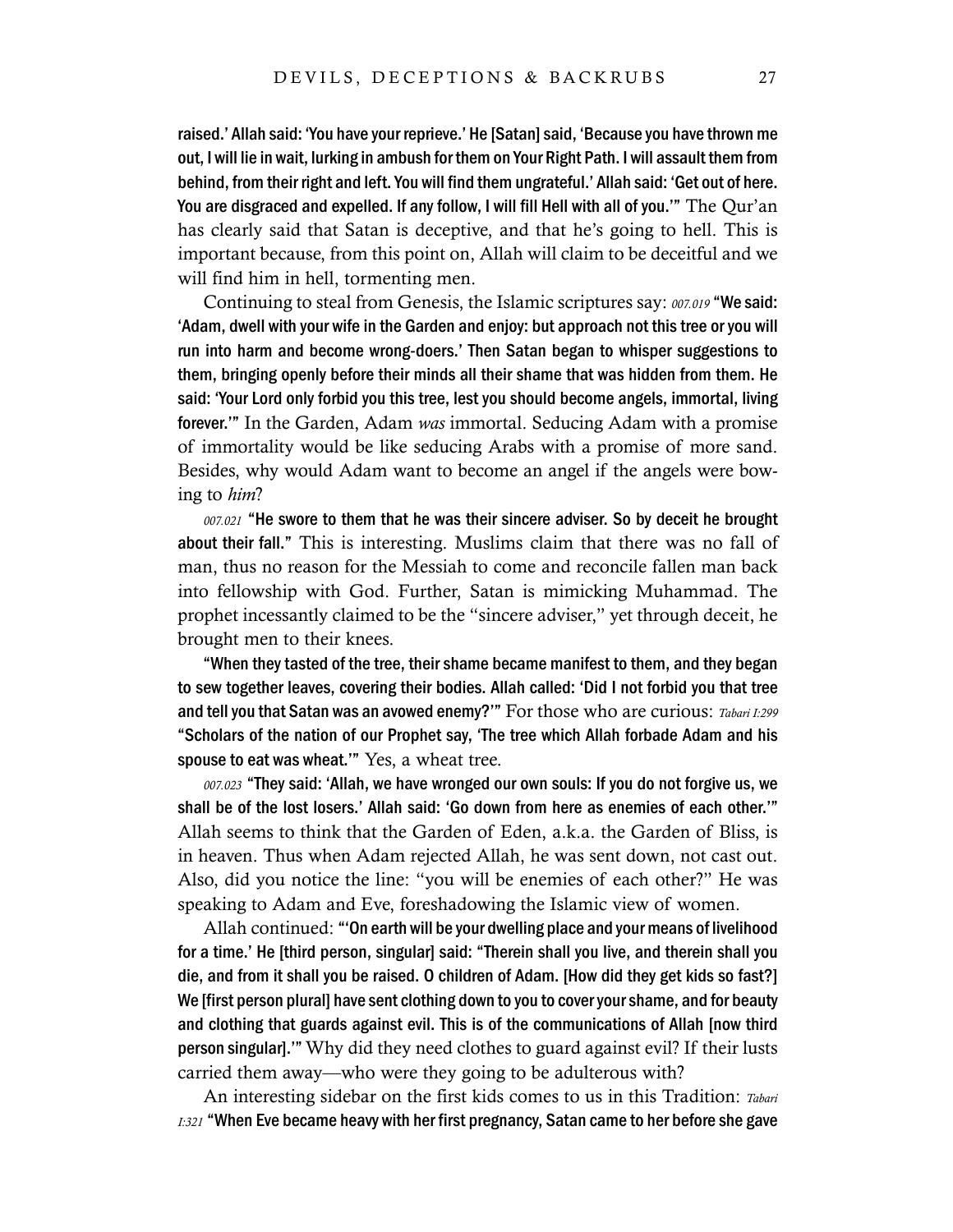birth and said, 'Eve, what is that in your womb?' She said, 'I do not know.' He asked, 'Where will it come out from—your nose, your eye, or your ear?' She replied, 'I do not know.' He said, 'Don't you think, if it comes out healthy, you should obey me in whatever I command you?' When she said, 'Yes,' he said: 'Name him Abd al-Harith Iblis—Slave to the cursed!' She agreed." Believable dialog, don't you think? Just the kind of foundation you'd expect to underpin a great religion. "Adam said to him [Iblis/Lucifer], 'I obeyed you once before and you caused me to be driven out of Paradise.' So he refused to obey him and called the child Abd Ar-Rahman."

Ar-Rahman was the name of Muhammad's first "god." The 55th surah, named in Ar-Rahman's honor, begins: "Ar-Rahman bestowed the Qur'an, created man, and taught him to express clearly. The sun and moon revolve to his computation and the grasses and the trees bow to Him in adoration.… He created man." With multiple gods, Islam became pagan monotheism.

And with multiple truths, Islam is flawed revelation: *Tabari I:275* "They ate from it and as a result their secret part that had been concealed became apparent." It hadn't been much of a marriage up to that point. But if that's true, how did they get kids? And why does the Islamic Tradition say: *Tabari I:299* "It was the cover of fingernails that had kept their secret parts concealed."

*007.027* "O you Children of Adam, let not Satan seduce you, in the same manner as he got your parents out of the Garden, making them disrobe, stripping them of their clothing, to expose their shame." Somebody is confused. Just six verses earlier, Adam was nude, sinned, and thus felt the need for clothing. He made his own, sewing together leaves. Then Allah sent down supernatural clothes from AlMart. Now we're told that Satan *stripped* them? "For he [Satan/Lucifer] and his tribe [of demons/jinn] watch you from a position where you cannot see them. We made the jinn friends of the unbelievers." So there you have it. Satan, Iblis, and jinn are all cut from the same cloth—all made of fire, all from the same tribe. These invisible evil spirits, or demons, lurk in the shadows ready to ambush men, deceiving them. Yet, as you shall discover in one of the most bizarre Qur'anic passages, these pesky demons think Muhammad and Allah are swell, calling them "Prophet" and "Lord." They are employed to authenticate the Qur'an.

*007.030* "Some He has guided: as for others, error is their due. They deserve loss in that they took the devils instead of Allah for their friends and think that they are rightly guided." *007.035* "Children of Adam, whenever messengers come from amongst you, rehearsing My [singular] signs and revelations to you, act rightly so that you have no fear, nor reason to grieve. But those who reject Our [plural] signs and scorn them with arrogance, they are inmates of the Fire forever." What messengers, what revelations? Allah is allegedly talking to Adam's kids. The first prophet and scripture wouldn't arrive for over two thousand years. The Islamic god had no concept of time. Worse, he couldn't even keep himself together, talking in first person singular and plural in the same verse. Somebody was very confused.

The second part of this passage is revealing. As we dig deeper into the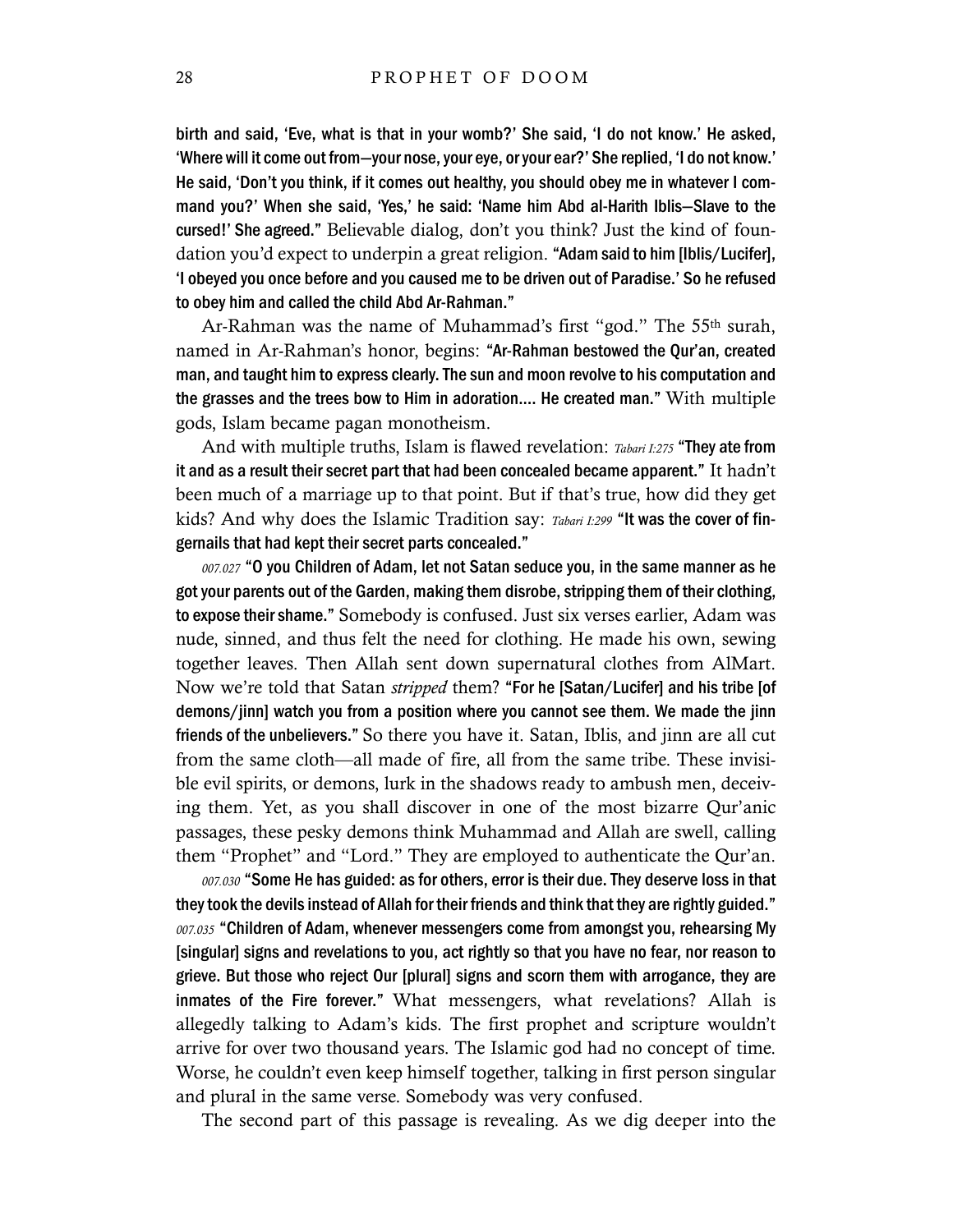Qur'an you'll find that the most repeated theme is: "reject Muhammad and you're toast." Although he tries a number of variants, his favorites twist Bible stories, as he has done here. Muhammad was referring to himself when he warned Adam's kids not to reject the "messenger among them."

*007.037* "Who is more unjust: one who invents a lie against Allah or one who rejects His Signs? For such, their appointed destiny must reach them from when Our messengers of death arrive and take their souls. [These guys sound a little like Hitler's S.S.] They say: 'Now where is that to which you cried to beside Allah?' They will reply, 'They have left us in the lurch.'" There were no signs, no miracles, no proofs of any kind to confirm Muhammad's claim to being a prophet or the Qur'an's claim to being divinely inspired. The repetition of lies like this was just part of Muhammad's warped game. It's standard megalomaniac behavior. Tell a big enough lie, say it often enough, and enough will believe it for you to prevail.

*007.038* "Allah's messengers of death will say: 'Enter the fire, join the company of men and jinn who passed away before you.' Every time a fresh group of people or nation enters, they curse those that went into the Fire before them. The most recent entrants into Hell ask: 'Lord, they led us astray, so give them a double torment in the Fire.' He will say: 'For each there is already a double dose of torment…. So taste the punishment.'"

It's stunning to the point of agony that a billion people, through seduction, indoctrination, and compulsion, have been led to believe that these hateful words are God's. Yet while stunning, it's not baffling. All Muhammad had to do was to convince fifty well-armed fools. While it took him ten years, it shouldn't have been hard. Mecca was a town of five thousand. All but a handful were illiterate. Steeped in pagan superstition, already believing in the pagan idol of the Ka'aba, the young and the rebellious, the poor and the destitute, were ripe for the picking.

@ = A 0

Let's pick up the Islamic story of Satan and hell from the Hadith. I will be quoting from the History of al-Tabari, *Creation to the Flood. Tabari I:249* "There was an angelic tribe of jinn, and Iblis belonged to it. Iblis [Satan/Lucifer] was one of the noblest angels and governed the most honored tribe." *Tabari I:251* "Whoever among them says: I am a god besides Him, will have Hell as his reward from Us. That is how We reward the wrongdoers.' [Qur'an 21:29] This verse was revealed specifically for Iblis, when he said what he said. May Allah curse him and have him stoned!" We've just been given a rather interesting clue: the Qur'an was revealed for Lucifer's benefit. And ask yourself, how is a "stone" going to curse or punish a spirit?

"Iblis belonged to a tribal group called jinn. They were created from the fire of simoom. All of the angels except this tribal group were created from light. The jinn mentioned in the Qur'an were created from a tongue of white-hot fire blazing on its side. [Qur'an 55:15] The first to dwell on the earth were jinn. They caused corruption on it and shed blood and killed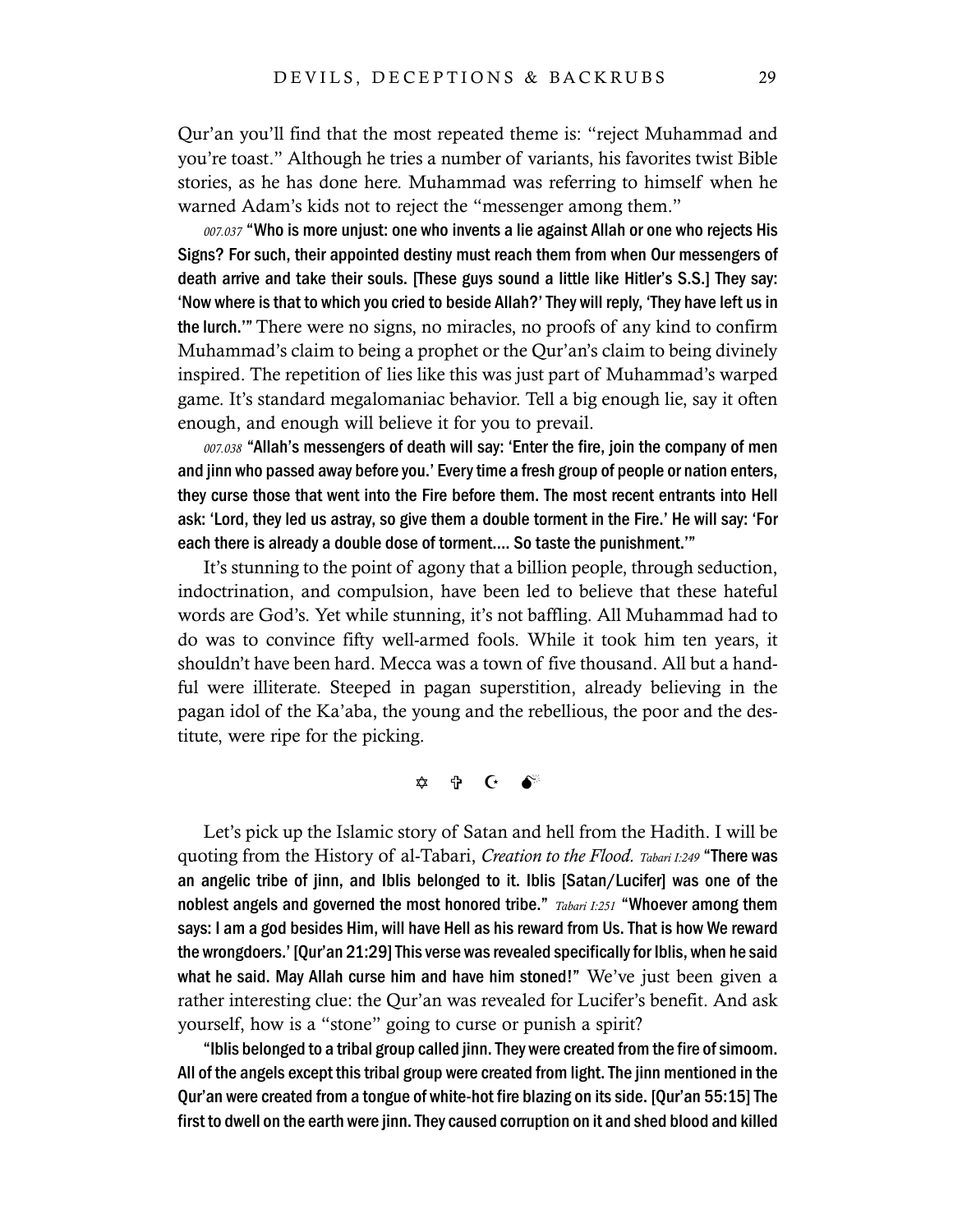each other. [Since demons are spirits, how could they shed blood and bleed?] Allah sent Iblis with an army of angels to fight against the jinn. Iblis and the angels with him caused a bloodbath, but his success went to his head." Allah made Lucifer a traitor against his own tribe, which is exactly what happened with Muhammad in Mecca.

*Tabari I:252* "Allah created some creatures and said, 'Prostrate yourselves before Adam!' They replied, 'We shall not do that.' Allah sent a fire to consume them."

Four things should be perfectly clear. First, if you don't prostrate yourself, you're scorched. And while that sounds extreme, it's designed to frighten Muslims. Muhammad is quoted in a Hadith from Bukhari entitled "Prayer is Obligatory" saying: *Bukhari:V1B11N617* "I would order someone to collect firewood and another to lead prayer. Then I would go burn the houses of men who did not present themselves at the compulsory prayer and prostration." Islam means submission, and the sign of submission is prostration. The mosque, the centerpiece of Islamic control, is derived from the Arabic word for "the place of prostration."

Second, Satan is a jinn. Third, jinn are bad. And fourth, everybody associated with jinn loves fire—Muhammad and Allah included. I share this because of the impact it has on two of the most troubling narratives in the Qur'an. And those passages, surprisingly enough, don't include the Satanic Verses, in which Muhammad received scripture from Lucifer. They are instead ones in which Satan's jinn are used to endorse the Qur'an.

The first of these demonic interludes begins, like so many others, with a threatening rant before it torments us with nonsense. *046.027* "We have destroyed habitations all around you, having explained Our signs in different ways to them that they may turn back. Why then did the gods they had taken apart from Allah as protectors not come to their aid? In fact they strayed away from them." This is weird. Did the other gods stray away from men, making them real, or did men stray away from the other gods, making the condemnation irrelevant?

"It was all a lie what they had contrived!" After enduring a litany of Muhammad's whoppers, that's quite a claim. But nothing compared to this...*046.029* "Remember when We turned a company of jinn towards you to listen to the Qur'an? They arrived when it was being recited, and they said: 'Keep silent.' When it was over they came back to their tribe, warning them: 'O our people [fellow demonic jinn], we have listened to a Book which has come down after Moses, confirming what was sent down before it, showing the way to the truth and a path that is straight." The jinn are endorsing the Qur'an as being truthful, a straight path. That's like Churchill asking Nazis to confirm his policies. Can you imagine a god so desperate he'd solicit demonic assistance? The Good Housekeeping Seal-of-Approval, this is not.

And it didn't stop there. The demons went on to say: *046.031* "Jinn, listen to [Muhammad] the Messenger of Allah, and believe in him, so that He may forgive you your sins and save you from a painful doom." Satan's demonic spirits just proclaimed that Muhammad was their savior and their messenger. Either Muhammad's Qur'an recital was so convicting it saved devils or the devils are deceiving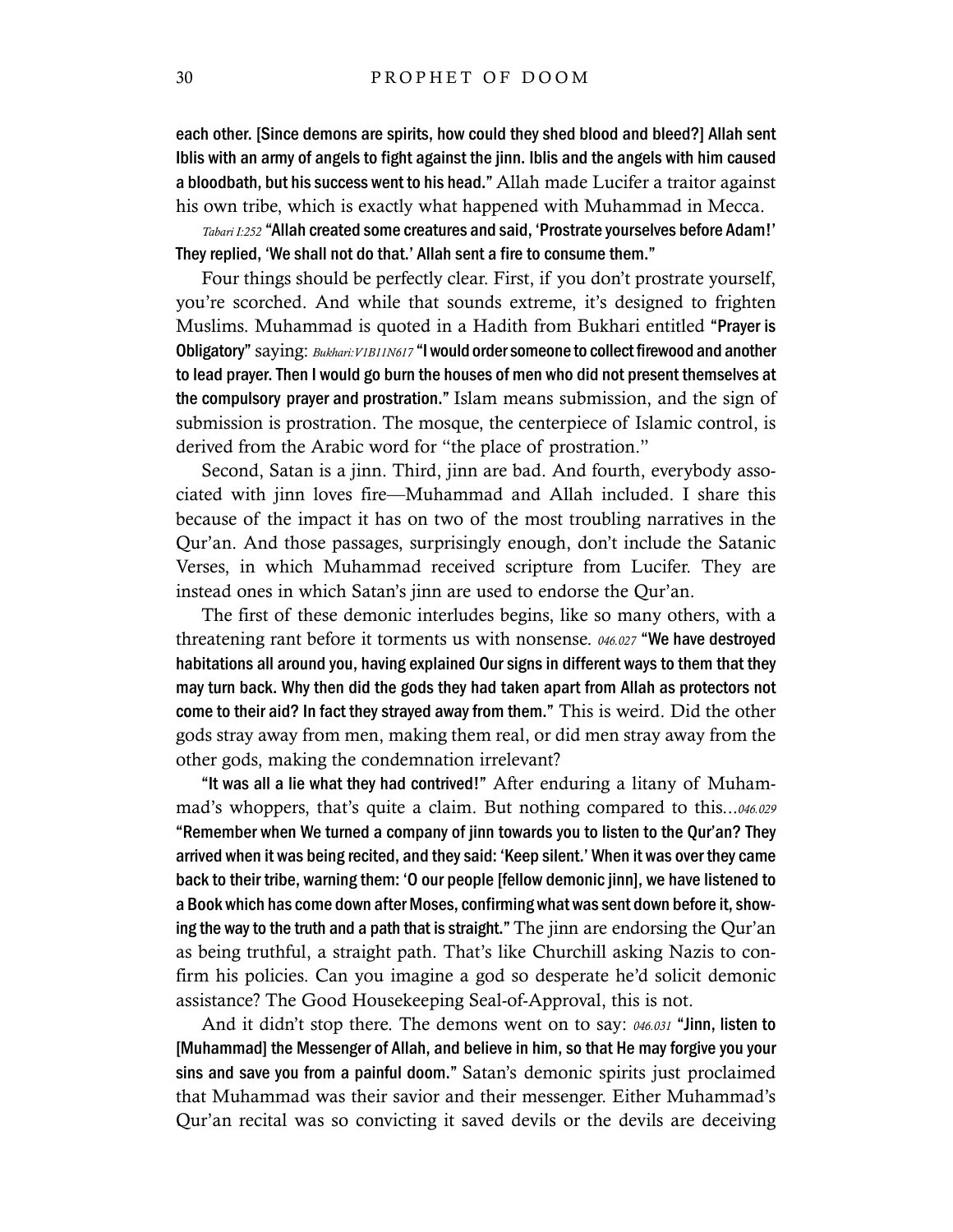men by calling his lie "true." You make the call.

Back in Paradise, the Prophet's Companions explain, *Tabari I:273* "Iblis was cursed, and Adam settled in. Adam used to go about all alone, not having a spouse to dwell with. He fell asleep, and when he woke up, he found sitting at his head a woman who had been created by Allah from his rib. [I know you've heard this before. So had Muhammad.] He asked her what she was, and she replied, 'A woman.' He asked for what purpose she had been created, and she replied, 'For you to dwell with me.' The angels, looking to find out the extent of Adam's knowledge, asked him her name. He replied, 'Eve, because she was created from a living thing.' And Allah said, 'Adam, dwell in Paradise! Eat freely of its plenty wherever you wish.'" The omission of God's warning not to eat of the tree of the Knowledge of Good and Evil may not have been left out of this account by accident. In Islam there is no choice, and therefore, no reason for the tree. While it exits in other variations, it serves no purpose. Man is predestined to his fate. The reason for the tree in Genesis is to provide Adam with a choice. And it is the same choice we must all make—love God or reject him. Love cannot be compelled. Even God can't require love.

A Tradition reveals: "He then cast slumber upon Adam as we have heard from the people of the Torah among the people of the Book." I'm told that confession is good for the soul. At least they had the good sense and common courtesy to say where Muhammad stole his material.

*Tabari I:275* "Iblis wanted to meet them in Paradise, but the keepers prevented him from entering. He went to a snake, an animal with four feet like a camel. Iblis tried to persuade it to let him enter its mouth and take him to Adam. The snake agreed, passed by the keepers, and entered without their knowledge, because that was Allah's plan." If Allah's plan was to *help* Satan deceive man, you know whose side Allah was on.

"Iblis talked to Adam from the mouth of the snake, but Adam paid no attention to him. So Iblis said, 'Adam, may I lead you to the tree of eternity and a power that never decays…. Both you and Eve will have eternal life and will never die.'" Since there was no death or dying in Paradise, how would Adam know what decay was. How could he be enticed to be eternal when he was created that way? "I give you good advice. But by tearing their clothes, Iblis wanted to show them their secret parts, which had been concealed from them. From his reading of the books of the angels, he knew what Adam did not, that they had secret parts." Wait a minute. Adam was supposed to be smart and the angels stupid. Now we're told the angels are smart enough to have books and Adam is oblivious.

*Tabari I:276* "Adam refused to eat but Eve came forward and ate. Then she said, 'Eat, Adam. I have and it has done me no harm.' But when Adam ate, their secret parts became apparent to them and they started to cover themselves with leaves of Paradise stitched together." [Qur'an 7:22] I don't get it. Why would showing Adam and Eve their private parts seduce them into rebellion. If sex isn't good, why is it the essence of Islamic Paradise?

As you might expect, there is more than one version of this story. So for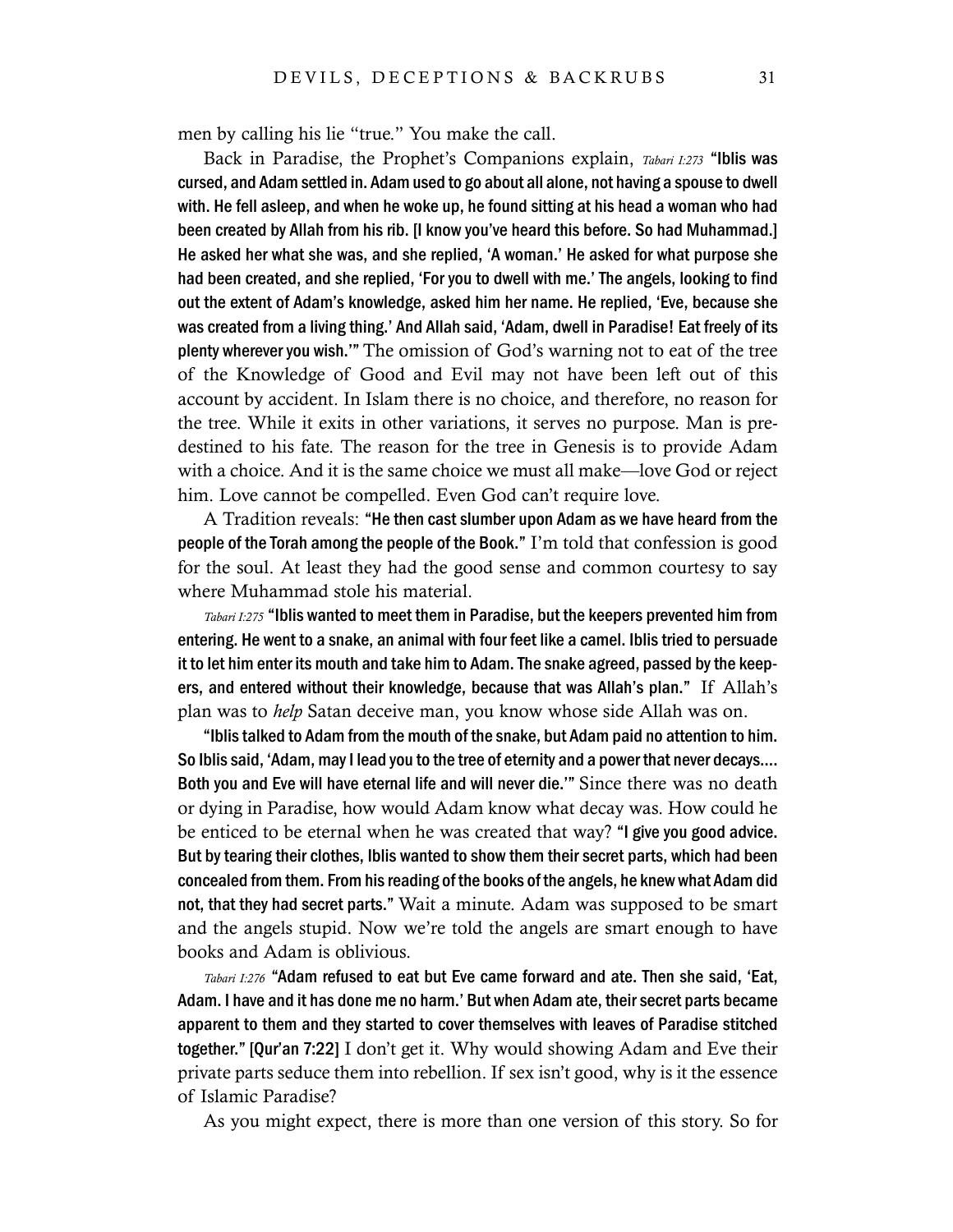some comic relief let's look at another variant: *Tabari I:276* "Iblis proposed to the animals on earth that they should take him into Paradise so that he could speak with Adam and his spouse, but every animal refused. Finally, he spoke to the snake. It was dressed and walking on four feet, but Allah then undressed it and made it walk on its belly." Conjuring up the image of a dressed snake walking with a fiery jinn in its mouth, on four feet, being undressed by god, takes some doing.

Over the next few pages, the man solely responsible for inventing Islam, Allah, and the Qur'an said, "The tree's branches were intertwined and it bore fruit which the angels ate to live eternally." Then, "Adam went inside the tree to hide." And, "Eve cut the tree and it bled. The feather that covered Adam and Eve dropped off." So, *Tabari I:278* "Now Eve, as you caused the tree to bleed, you will bleed every new moon, and you, snake, I will cut off your feet and you will walk slithering on your face." For giggles: "Some camels were originally jinn." And: *Tabari I:279* "It was a tree which made whoever ate from it defecate. But there must be no faeces in Paradise." Since the angels ate from it to live eternally, where might they have answered the call of nature?

For another insight into the mind of Muhammad and therefore into the character of his god: *Tabari I:280* "Allah said, 'It is My obligation to make her bleed once every month as she made this tree bleed. I must also make Eve stupid, although I created her intelligent.'" Zayd, Muhammad's adopted son said, *Tabari I:280* "Because Allah afflicted Eve, all of the women of the world menstruate and are stupid." It's a wonder there are any Muslim women. It's a wonder feminist organizations are silent. Why do they tolerate a doctrine that demeans six hundred million women?

*Tabari I:281* "I heard him swear by Allah unequivocally, 'As long as Adam was in his right mind, he would never have eaten from the tree. Eve gave him wine and got him drunk. She led him to the tree." Muhammad didn't like women very much. *Bukhari:V4B55N547* "The Prophet said, 'But for the Israelis, meat would not decay, and if it were not for Eve, wives would never betray their husbands.'" He didn't like Jews, either.

*Tabari I:282* "The Messenger said, 'Friday was the Lord of Days. On Friday, Adam was created and cast down to earth. The duration of Adam and Eve's stay in Paradise was five hours.'" As usual, Muhammad had a reason for enduring the criticism these preposterous accounts surely brought him. Friday was important. Muhammad and his followers had observed the Jewish Sabbath and prayed facing the Temple Mount in Jerusalem. (It seemed only natural; they had taken everything else from Jews.) But eventually the Jews in Yathrib, today's Medina, mocked the Messenger one too many times. So Muhammad decided to differentiate his Islam from the religion of his tormentors. Saturday was theirs. Sunday was taken—something about a resurrection—so Friday became the lord of days. All Muhammad needed was a little justification.

What do you suppose happened to Adam once he was deported? The Bible picks up the story in Mesopotamia, where recorded history began, but not Islam. Muhammad had another agenda. *Tabari I:290* "Allah cast Adam down to earth. The place where he fell down was the land of India." Why India, you ask?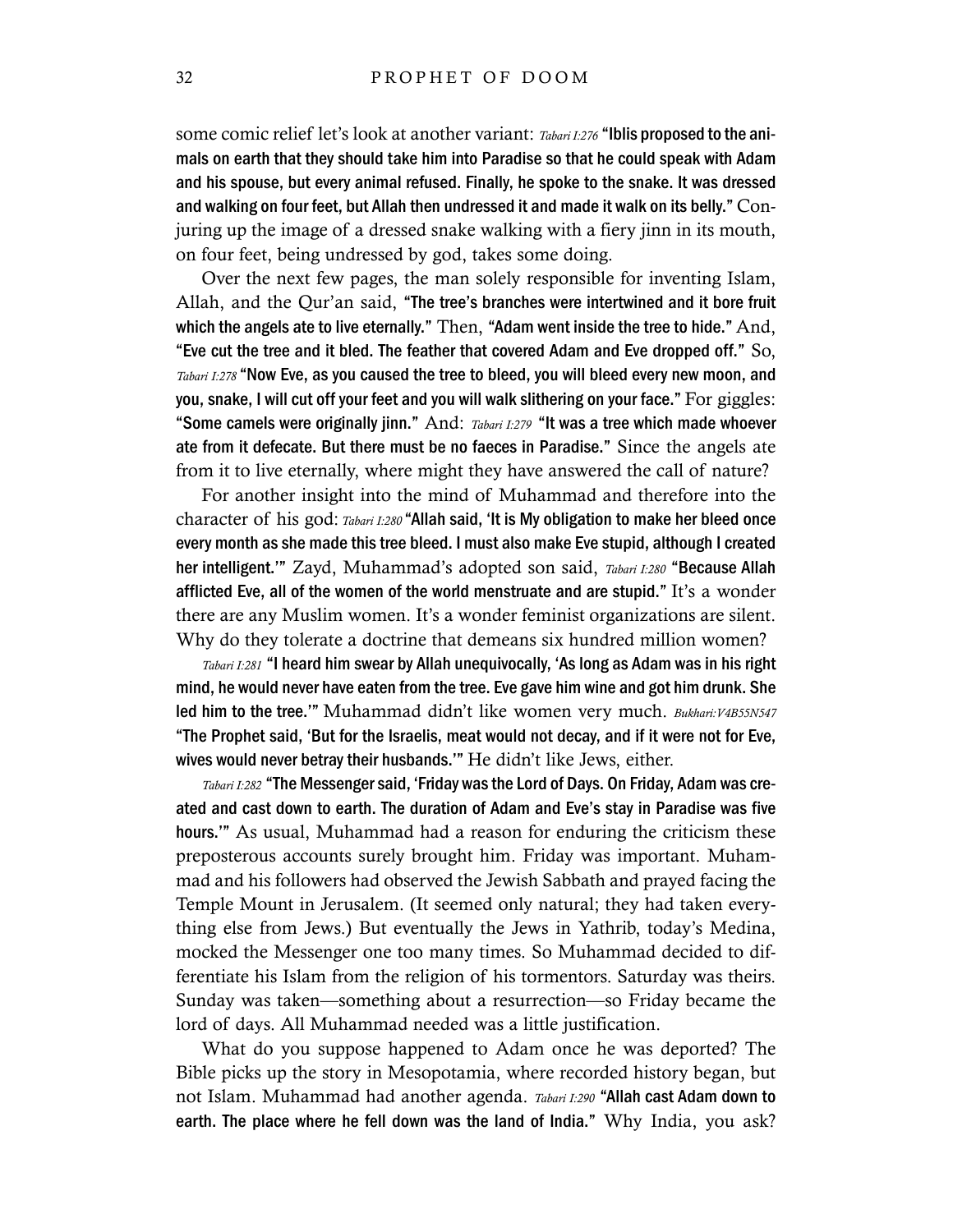Because: "When Adam was cast down there, some of the smell of Paradise clung to India's trees." Aisha, Muhammad's wife told us that he said, "The things I love most are women and perfume." The Prophet was simply trying to excuse his preoccupation with smelling good. If his perfumes were created in paradise, smelling good was religious rather than self-indulgent.

*Tabari I:291* "Adam was cast down in India and Eve in Juddah. He went in search of her, and eventually they were united. Eve drew near him, hence Muzdalifah. They recognized each other, hence Arafat. And they were united in Jam, hence Jam." If the India story was conceived to rationalize the prophet's obsession with perfume, why this elaborate tale? It's all about Muhammad's third and fourth vices—power and money. He wanted to legitimize and then control the pagan hajj. It was the source of the region's power and wealth during his day. Each of the places Muhammad claims the amorous couple traversed were just outside Mecca. Going to them was part of the pagan rites he later incorporated into Islam. So he was validating his claim to the religious scam he would soon steal.

Tabari was criticized for these stories. So he said, "The soundness of this is established by a report serving as conclusive proof that Adam was cast down in India. It is rejected neither by the Muslim scholars nor by the people of the Torah and Gospel. Proof is firmly established by reports from some of them." As you have seen, justifying the unjustifiable has caused Muslims to latch on to imaginary verifications. There is nothing in the Torah or Gospels that says Adam was dropped in India. The Biblical Garden of Eden was on Earth, not heaven; it was located near the headwaters of the Tigris and Euphrates Rivers and the Black Sea.

*Tabari I:292* "It has been mentioned that the summit of the mountain upon which Adam was cast down is one of those closest to heaven. When Adam was cast upon it his feet were on it while his head was in heaven. He heard the songs of the angels. The angels were afraid of him so his size was reduced." The Islamic heaven must be very low.

Knowing Muhammad, there had to be an ulterior motive. The prophet was trying to rationalize something. What do you suppose it was this time? *Tabari I:293* "When Allah cast Adam down from Paradise, Adam's feet were on earth while his head was in heaven. He became too familiar with the angels and they were in awe of him so much so that they complained to Allah in their various prayers. Allah, therefore, lowered Adam. But Adam missed what he used to hear from the angels and felt lonely. He complained to Allah and was sent to Mecca. On the way, every place where he set foot became a village, and the interval between his steps became a desert until he reached Mecca."

We're getting close. It's important for Muhammad, and thus Islam, to place Adam in Mecca. Could there be more? "Allah sent down a jewel of Paradise where the House [Ka'aba] is located today. Adam continued to circumambulate it until Allah sent down the Flood." There you have it. To make the insignificant pagan Ka'aba seem godly and important, and to have the stone that represented the most senior idol of the Meccan pantheon appear like it belonged to Islam, we see Allah sending Adam to the Ka'aba and giving him his Black Stone. We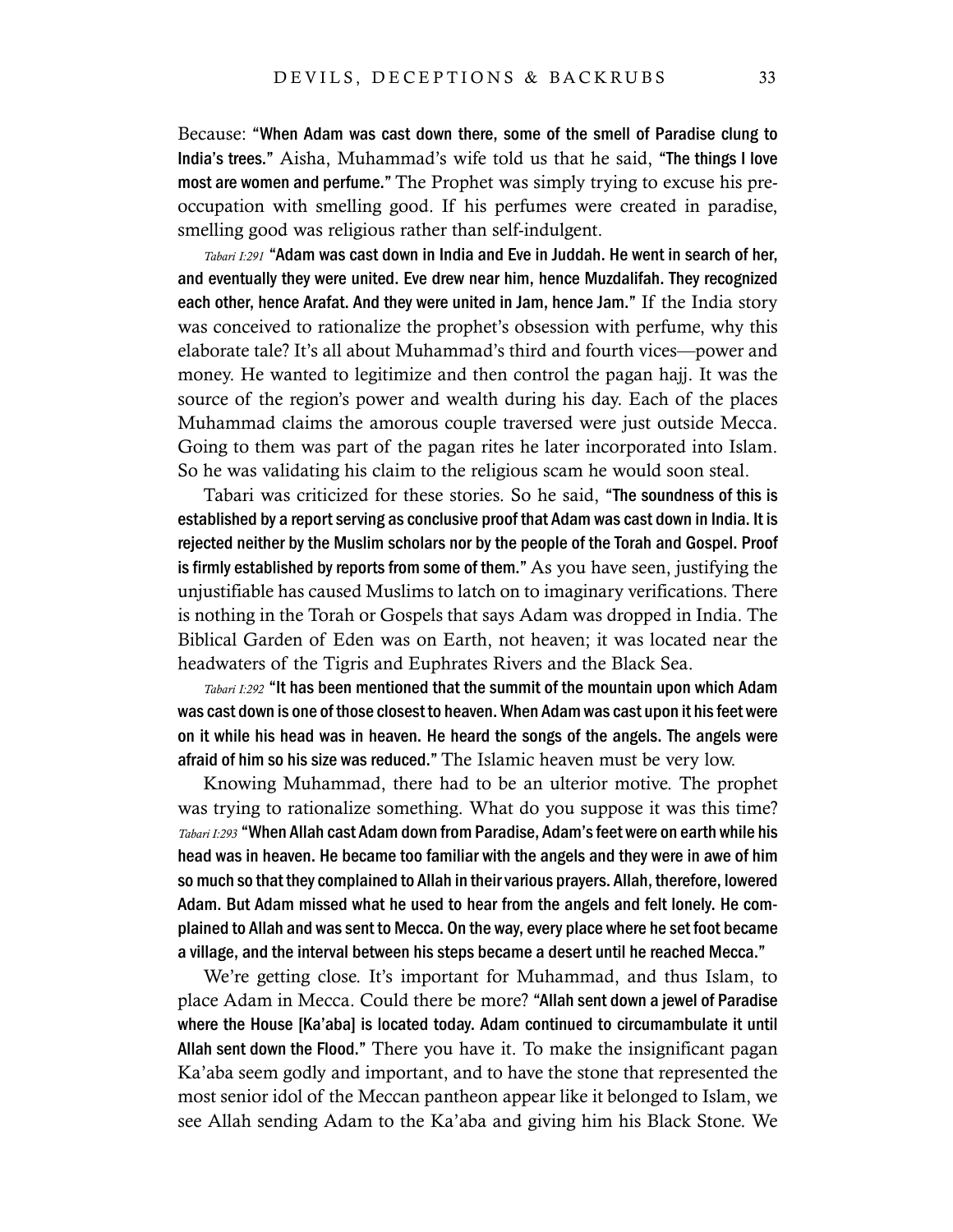even have Adam circumambulate it like a good Muslim for a thousand years, helping to justify Islamic ritual. Muhammad was not only the world's worst prophet, he was the world's most transparent liar.

Now all Muhammad needed to do was connect the Ka'aba to Abraham so he could rationalize Islam's reliance on the Hebrew Bible. With the Bible snagged, he had himself a religion. *Tabari I:293* "That jewel was lifted up until Allah sent Abraham to (re)build the House. This is meant by Allah's word, 'And We established for Abraham the place of the House as residence.'" [Qur'an 22:26] Muhammad was as predictable as sunrise.

You probably noticed the (re) before build. In the creation account Allah built the Ka'aba himself. Then it was built by Adam. Now we are told that Abraham built it. So I ask you: how many times should a prophet be allowed to contradict himself before he is no longer considered a prophet?

The legends behind the Ka'aba are essential to Islam. If they don't make sense, neither does the religion. *Tabari I:293* "Allah founded the House together with Adam. Adam's head was in heaven while his feet were upon the earth. The angels were afraid so his size was reduced to sixty cubits (30 meters). Adam was sad because he missed the angelic songs. He complained, and Allah said, 'Adam, I have cast down a house for you to circumambulate, as one circumambulates My Throne.' Adam came to the House, and he and the prophets after him circumambulated it." In this account we have the Ka'aba being built in heaven and also being built cooperatively by Adam and Allah. Either way, it's a wonder the Islamic god would take credit for building something so crude and unsightly.

Reducing Adam is a fairytale. As is the desert forming between his strides and villages cropping up in his footsteps. So then, when does the makebelieve world of Islam end and the real world begin? When do we move out of fiction and into nonfiction? Stated another way, can you trust a man who is willing to base his religion on stories this farfetched? If he had to deceive us to make the Ka'aba seem worthy of devotion, is it?

*Tabari I:294* "When Adam's size was lowered to sixty cubits, he started to say, 'My lord! I was your protégé in Your House, having no Lord but You to protect me. There I had plenty to eat and could dwell wherever I wanted. But then You cast me down to this holy mountain. There I used to hear the voices of the angels and see them crowd around Your Throne and enjoy the sweet smell of Paradise. Then you cut me off from these things."

This is a confession. Muhammad saw himself as Allah's protégé—if not as Allah himself. He constantly looked for people to protect him, and as an orphan, he was deprived of food. His own tribe became so disgusted with his continual taunts they made travel difficult for him. He was consumed with a desire to make Allah's House and Mecca both his and important. He indulged in the sweet smell of perfume and repeatedly claimed that he could hear the angels. What's more, his Qur'an is filled with complaints.

Muhammad couldn't even keep his own twisted version of Adam straight.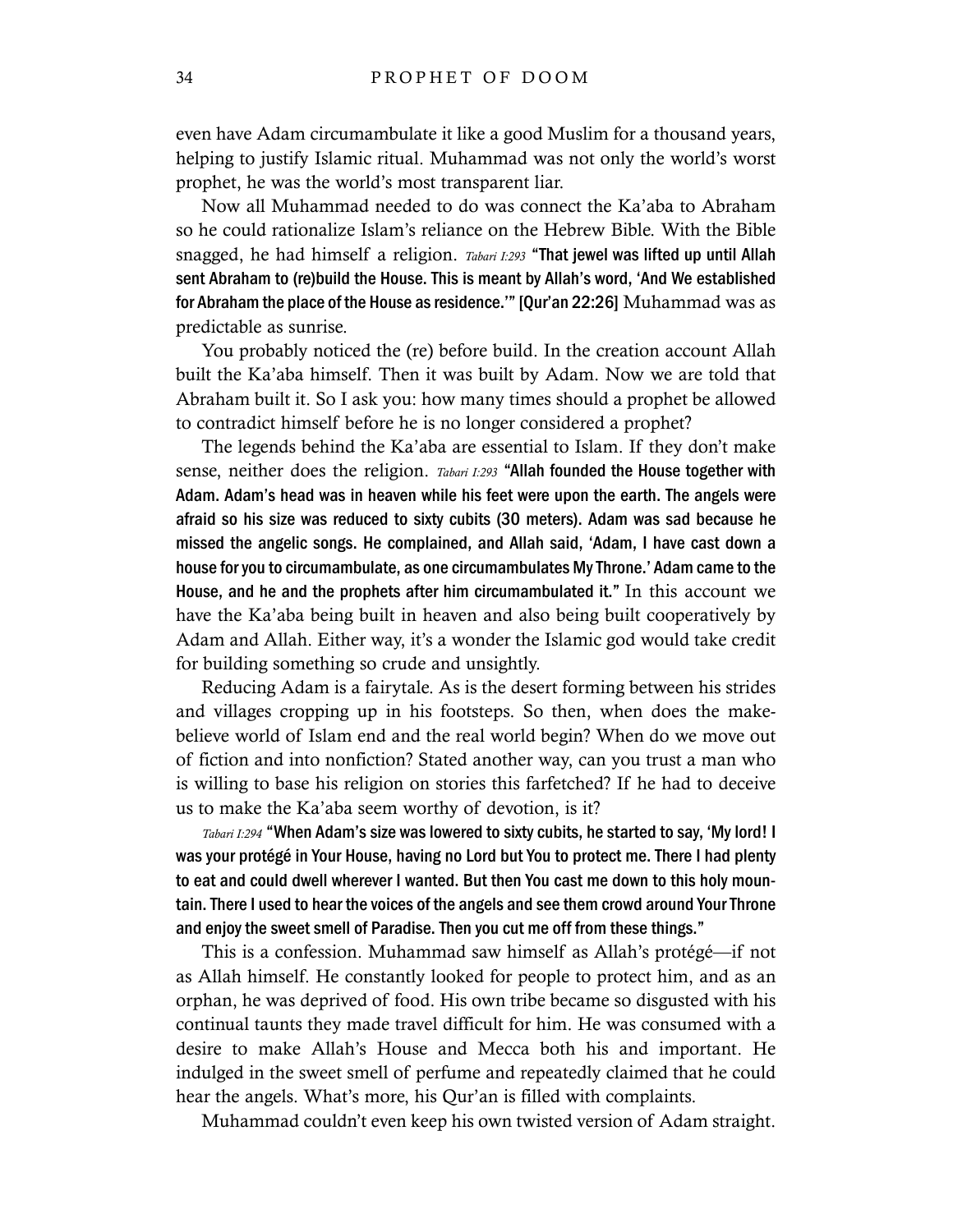Listen to this excerpt in which the prophet's indulgences were falsely manifest in Adam: *Tabari I:318* "He built for himself cities and castles and populated them and made them prosperous. He also assembled weapons and established a cavalry. At the end of his life, he became a tyrant. He took the name of Adam and said, 'If someone calls me by any other name, I shall cut off his hand.' He married thirty women and they gave him many offspring. He liked them and promoted them so that later kings were their offspring. His realm expanded greatly." Muhammad just couldn't help himself. He used a twisted caricature of Adam to make his warped existence seem godly. Muslims want us to believe that Adam, like Muhammad, was a warrior, an unbridled libertine, a prophet, and a politician who hated nicknames.

Yes, according to Islam, Adam was just like Muhammad: *Tabari I:319* "Adam and his descendants were prophets with royal authority and rulership on Earth. Allah made him a prophet and messenger to his children. He revealed to Adam twenty-one scrolls. Adam was taught them by Gabriel and wrote them down with his own hand. Among the things Allah revealed to Adam was the prohibition against eating dead animals and pork. He also revealed to him the letters of the alphabet on twenty-one leaves." Writing began with pictures, not letters. And since we know it, how did it escape their god's grasp?

While that's a detail, there's a bigger issue at stake. Muhammad's absurd and transparent bastardization of Biblical characters was essential to establishing his credibility and thus to imposing his religion. Ultimately, exposing Muhammad's motivation for doing so is central to understanding the mess the world is in today.

## $\mathsf{G}\mathsf{F}$

As we continue the story of the Islamic Adam, pay attention to three things. First, the details: megalomaniacs are so full of themselves they get carried away. They present their preposterous notions as if they were divinely inspired. Second, the worst part of lying is remembering what you said. Most everything Muhammad reveals contradicts something he has or will profess. Third, each tradition invariably devolves into making Muhammad seem prophetic, or Mecca, its Ka'aba, and ritual, seem divine.

*Tabari I:294* "When Allah saw the nakedness of Adam and Eve, He commanded Adam to slaughter a ram from the eight couple of small cattle He had sent down from Paradise. Adam took its wool, and Eve spun it. He and Eve wove it. Adam made a coat for himself, and a shift and veil for Eve. They put on that clothing. Then Allah revealed to Adam, 'I have a sacred territory around my Throne. Go and build a House for Me there.'" This time the clothes weren't provided by Allah, nor made of leaves. And to spin and weave wool, one needs a spinning wheel and a loom. Did Eve invent these? And speaking of Eve; in true Islamic fashion we are led to believe she was made to wear a veil. Adam made it for her even though they were the only humans on earth. Who was she hiding her face from?

"Adam said, 'Lord, how could I build a house? I do not have the strength, and I do not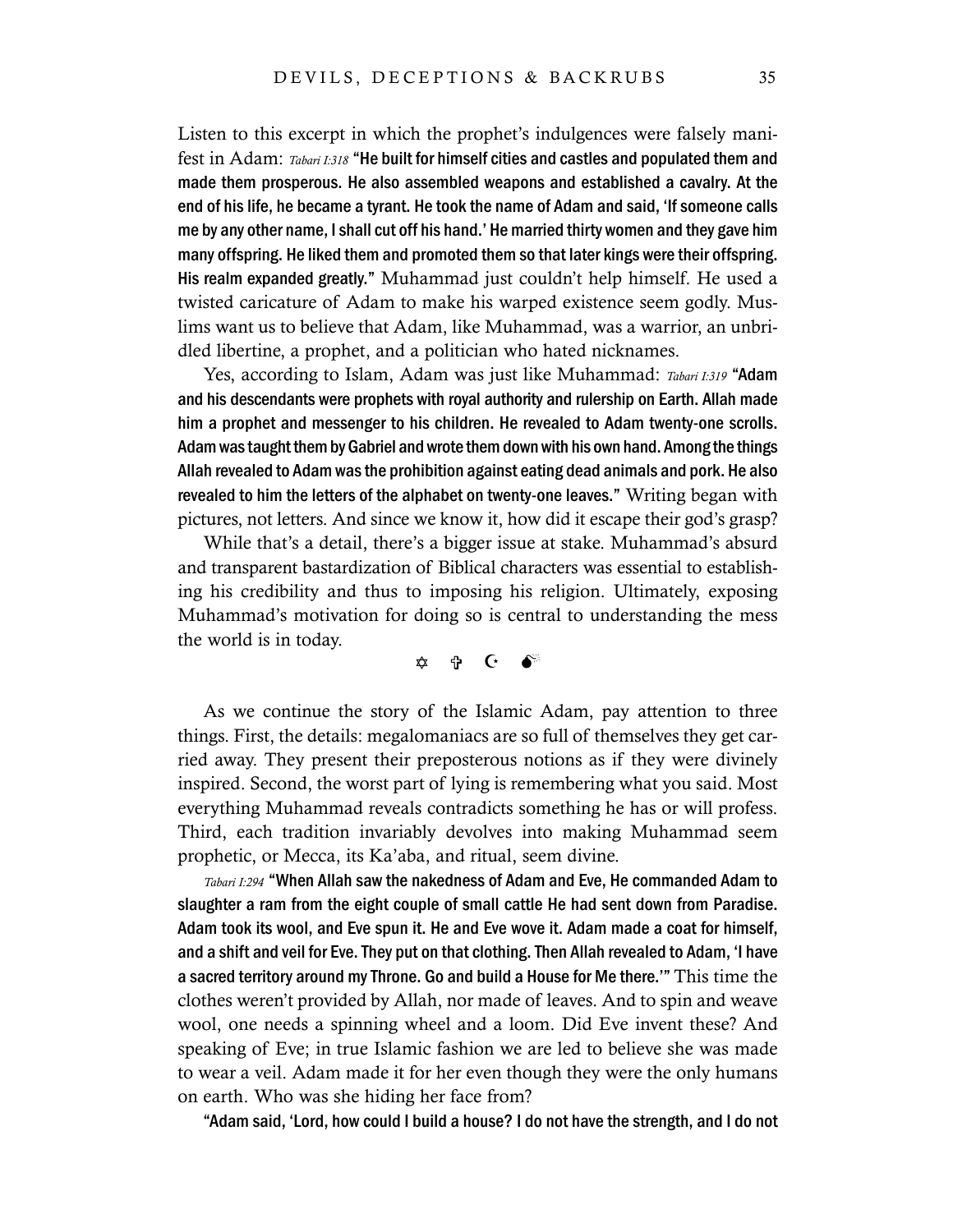know how. [Eve knows how to build a spinning wheel and loom from scratch, yet Adam can't pile rocks. And Muslims say that god made women stupid.] So Allah chose an angel to assist him and he went with him to Mecca." Angels, we've been told, were not as smart as Adam. Now they are tour guides and contractors.

*Tabari I:294* "Adam built the House with materials from five mountains: Mount Sinai, the Mount of Olives, Mount Lebanon, and al-Judi. He constructed its foundations with materials from Mount Hira near Mecca. When he was finished with its construction the angel went out with him to Arafat. He showed him all the rites connected with the pilgrimage that people perform today. Then he went with him to Mecca and Adam circumambulated the House for a week. Returning to the land of India, he died upon Mount Nudh." I'd bet my life that if archeologists examined the stones of the Ka'aba they'd find no evidence that they came from any of those faraway places or that the construction dates to 4,000 B.C. But the egregious lie was not without benefit. We have arrived at the motivation behind this fairytale: the rites and rituals of Islam as they were adapted and ordered by Muhammad.

Everything associated with the pilgrimage had pagan origins. Nothing was Biblical. Muhammad knew the truth, but he was desperate to give the hajj a holy spin. His career was dependent upon it. And lest we forget, in our quest to determine his veracity, in this version Adam returns to India after a week of circumambulation. The last time we played this game, he continued to rotate until the flood.

According to the third Caliph, Umar: *Tabari I:295* "While Adam was in India Allah revealed to him that he should perform the pilgrimage to this House." As in: it already existed and thus didn't need to be built from the stones of four mountains. Then, "Eventually he reached the House. He circumambulated it and performed all the rites of the pilgrimage. He wanted to return to India. When he reached the mountain passes of Arafat, [the place of Muhammad's farewell sermon] the angels met him and said, 'You have performed the pilgrimage faultlessly.' This surprised him. When the angels noticed his surprise they said, 'Adam we have performed the pilgrimage to this House two thousand years before you were created. And Adam felt properly chastised.'" Okay. So tell me, why did the angels go to Mecca to worship Allah if he lived in heaven?

The pages that follow detail the origins of perfume and fruit. We'll take a pass on them and go directly to those things essential to Islam. As you read these words, remember that internal contradiction is one of the surest signs that something is false. Muhammad, we are discovering, is the poster boy for this dubious honor. And our boy's nose is about to grow a mile longer. *Tabari I:298* "The Black Stone which was originally whiter than snow was brought down with Adam as well as the staff of Moses. It was made from the myrtle of Paradise, which, like Moses, was ten cubits (five meters) tall, and also myrrh and incense. Then anvils, mallets, and tongs were revealed to him. When Adam was cast down upon the mountain, he looked at an iron rod growing on the mountain. The first thing of iron he hammered was a long knife [also known as a sword]. Then he hammered the oven, the one which Noah inherited and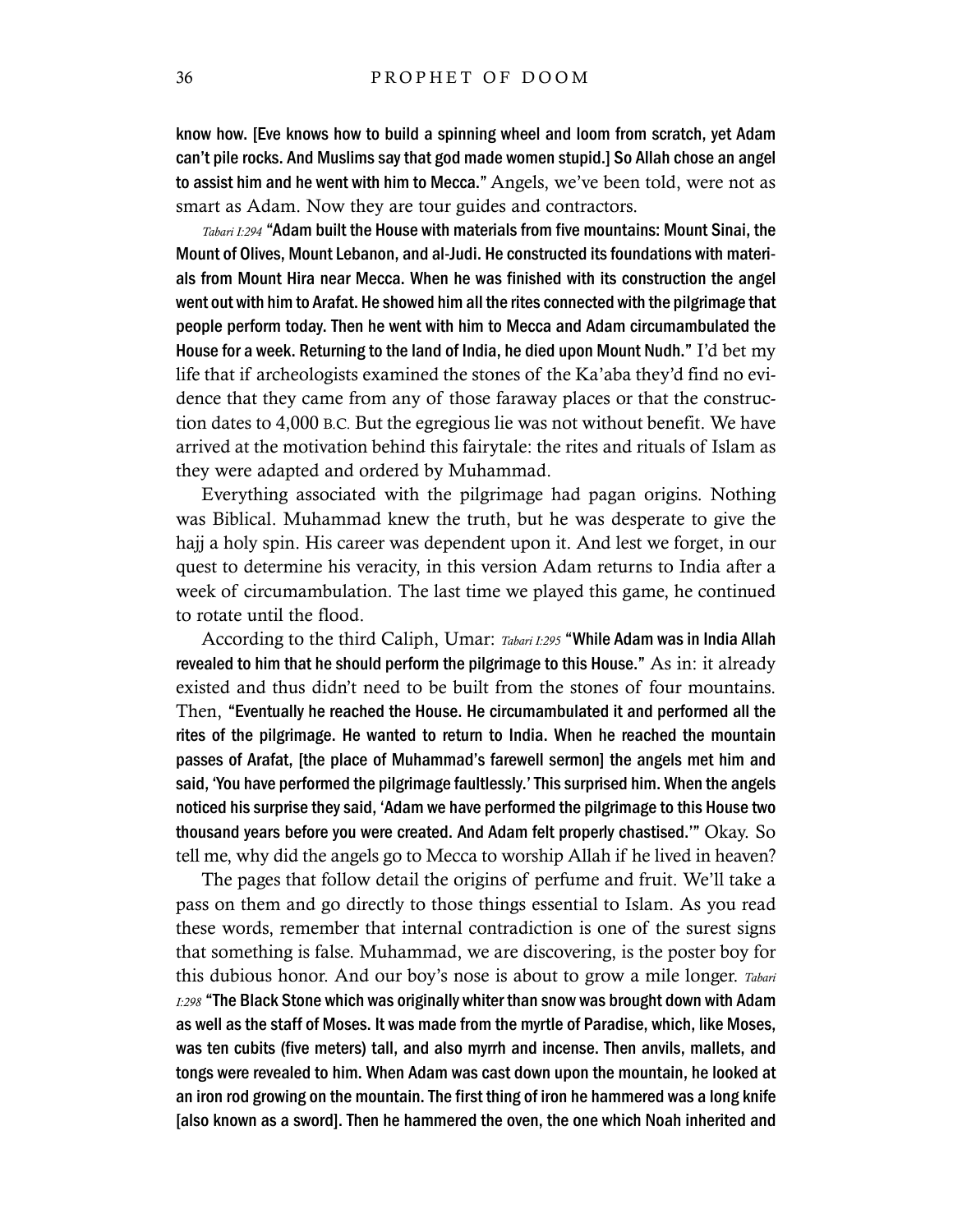that boiled with the punishment in India. When Adam fell down, his head brushed against heaven. As a result, he became bald and passed on baldness to his children."

What was a rock doing in paradise? If one could take something, wouldn't they pick an implement more useful than a stone? Yet while that stone was worthless to Adam, it was supremely useful for Muhammad. He turned a Meccan meteorite into the creator god of the universe. But Allah's stone was black. How and why did Snow White turn ugly? Muhammad said, "The stone turned black because it was fingered by menstruating women."

A few more questions remain. If Moses was five meters tall, over sixteen feet, how did he pass himself off as being part of Pharaoh's family? And finally, how could Adam have hit his head against *heaven* by falling *down*? Perhaps this is a clue. Muhammad is telling us something about Allah and the location of the Islamic paradise.

Why be so picky, you may be wondering? Ancient mythology and pagan religions are full of such nonsense. Yes, but Islam was invented ten centuries after the last pagan myth was conceived—so he is without excuse. More to the point, Muslims are killing us today because of Muhammad's claims. Suicide bombers blast themselves into oblivion based upon this maniac's promises. Simply stated: a prophet who makes a practice of lying shouldn't be trusted!

Muhammad's promise of paradise for martyrs who die killing infidels can't be relied upon—period! Calling this verbal diarrhea "a religion" doesn't make it one. Right from the beginning, there has been a clear and undeniable pattern of deception and delusion. And it never ends. Muhammad was willing to say and do *anything* in the name of his spirit so long as it advanced his personal agenda.

**☆ ☆ (←** 

Muhammad, speaking on behalf of Allah in an Islamic Hadith says: *Tabari I:301* "I shall have one of those houses singled out for My generosity and distinguish it from all others by My name and call it My House. I shall have it proclaim My greatness, and it is upon it that I have placed My majesty." Allah is bragging about a stubby pile of unhewn and un-mortared rocks. His "House" didn't even have a roof because there was no wood for the beams, or carpenters in Mecca. "My majesty" indeed.

Sounding more like Hinduism than Islam: "In addition, I, being in everything and together with everything, shall make that House a safe sanctuary whose sacredness will extend to those around, those underneath, and those above it." Some safe sanctuary it turned out to be. Muhammad led dozens of armed raids against the Meccans for control of Allah's House. Even today, the Ka'aba is the cornerstone of terror. And please tell me: who is underneath the Ka'aba?

"I shall make it the first House founded as a blessing for mankind in the valley of Mecca. They will come to it disheveled and covered with dust upon all kinds of emaciated mounts from every ravine, shouting: 'At Your service,' shedding copious tears and noisily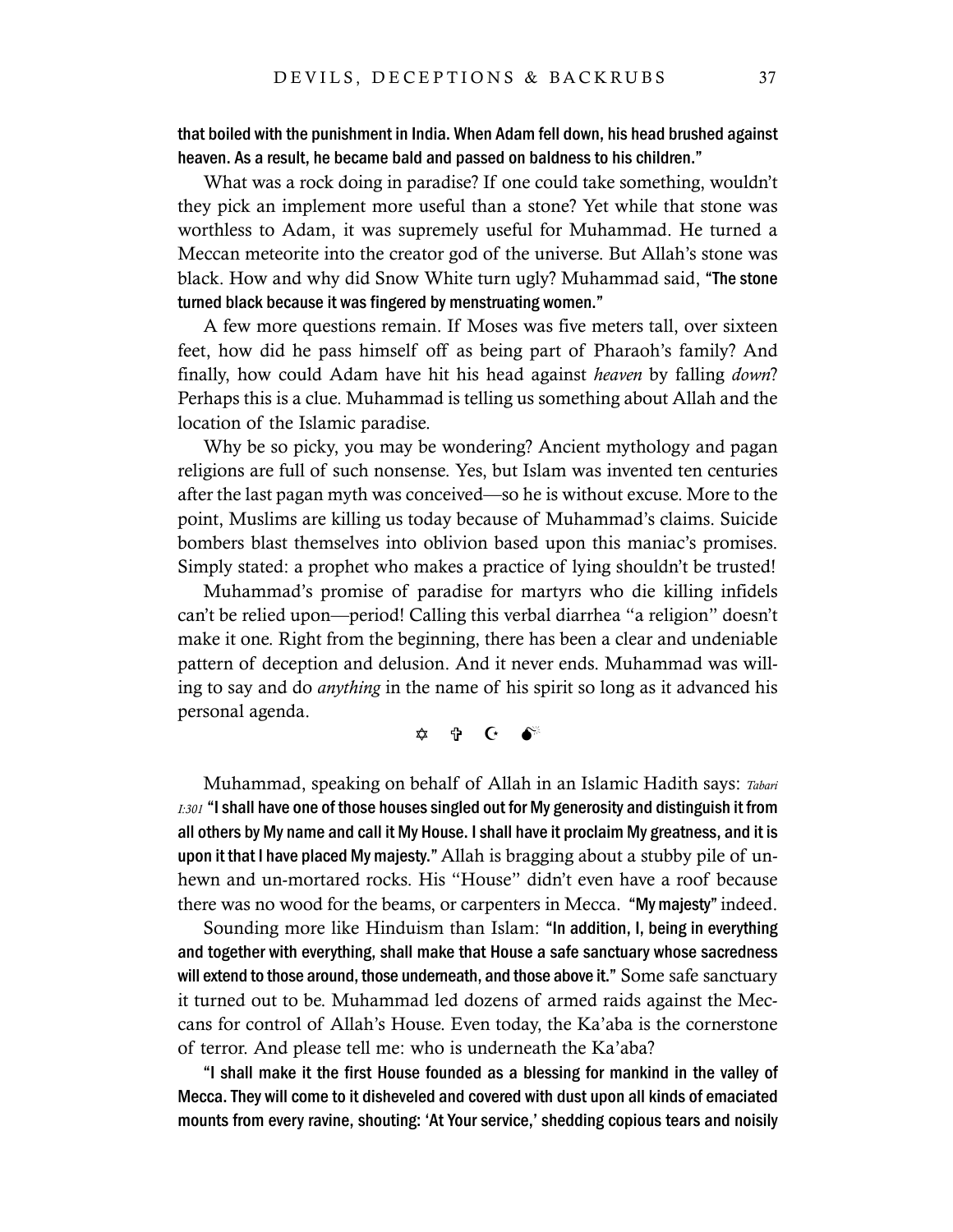proclaiming 'Allahu Akbar!'" These are the words Islamic terrorists say before they commit murder.

"You shall dwell there, Adam, for as long as you live. Then the nations, generations, and prophets of your children shall live there, one nation after the other." Outright deceit is another way to tell if someone is worthy of being the founder of a religion. There is no trace of a permanent settlement in Mecca, much less a nation, prior to the sixth century. Depending on whether you believe Moses or Muhammad, Adam left the Garden 6,000 to 7,500 years ago. That's a 4,500 year error. The harder Muhammad tries to make Mecca and the Ka'aba appear credible and religious, the less credible and religious they appear.

"He commanded Adam to go to the Sacred House which was cast down to earth for him, [What happened to building it and the rocks from four mountains?] and to circumambulate it, just as he used to see the angels circumambulate Allah's Throne. The Sacred House was a single jewel [the Black Stone] I was told. The House was cast down being a single jewel." Those last two lines confirm something that Muslims vociferously deny. A "house" is a place in which people live. It is unlike a temple, which is a place people go to worship. Allah's house was the stone. Most pagan gods were thought by their creators to embody the idol that represented them. Allah was no different.

*Tabari I:302* "Eventually, when Allah drowned the people of Noah, He lifted it up, but its foundation remained. Allah established it as a residence for Abraham who (re)built its later form." That's where all of this was going all along. Muhammad had to introduce Noah and then connect Mecca and Islam to Abraham. Allah's Messenger turns both Noah and Abraham into prophets that are indistinguishable from himself. Allah, we are told, drowned everybody because they mocked Noah's message—just as he will burn those who mock Muhammad's. Then he remade Abraham in his image, as a Muslim who was tormented and tested. These things were needed to justify his reliance on the Bible and make himself and the Ka'aba appear worthy.

*Tabari I:303* "When we were sitting in the mosque, Mujhid said, 'Do you see this?' I replied, you mean the Stone?' He said, 'You call it a stone?' I said, 'Is it not a stone?' He said, 'I was told by Abdallah bin Abbas that it was a white jewel that Adam took out of Paradise to wipe his tears—tears that did not stop for 2,000 years. I said, 'Why and how did it turn black?' He replied, 'Menstruating women were touching it in the Jahiliyyah [the Time of Ignorance—i.e. pre-Islam]'" Muhammad valued Allah's stone as much as he despised menstruating women. His faithful managed to tie these things together.

 $\mathsf{G}\mathsf{F}$ 

What you're going to hear next is one of the most diabolical doctrines of Islam: men and women are born to be tormented. They have no choice in the matter. Eternal damnation is god's doing, not ours. *Tabari I:305* "Then Allah rubbed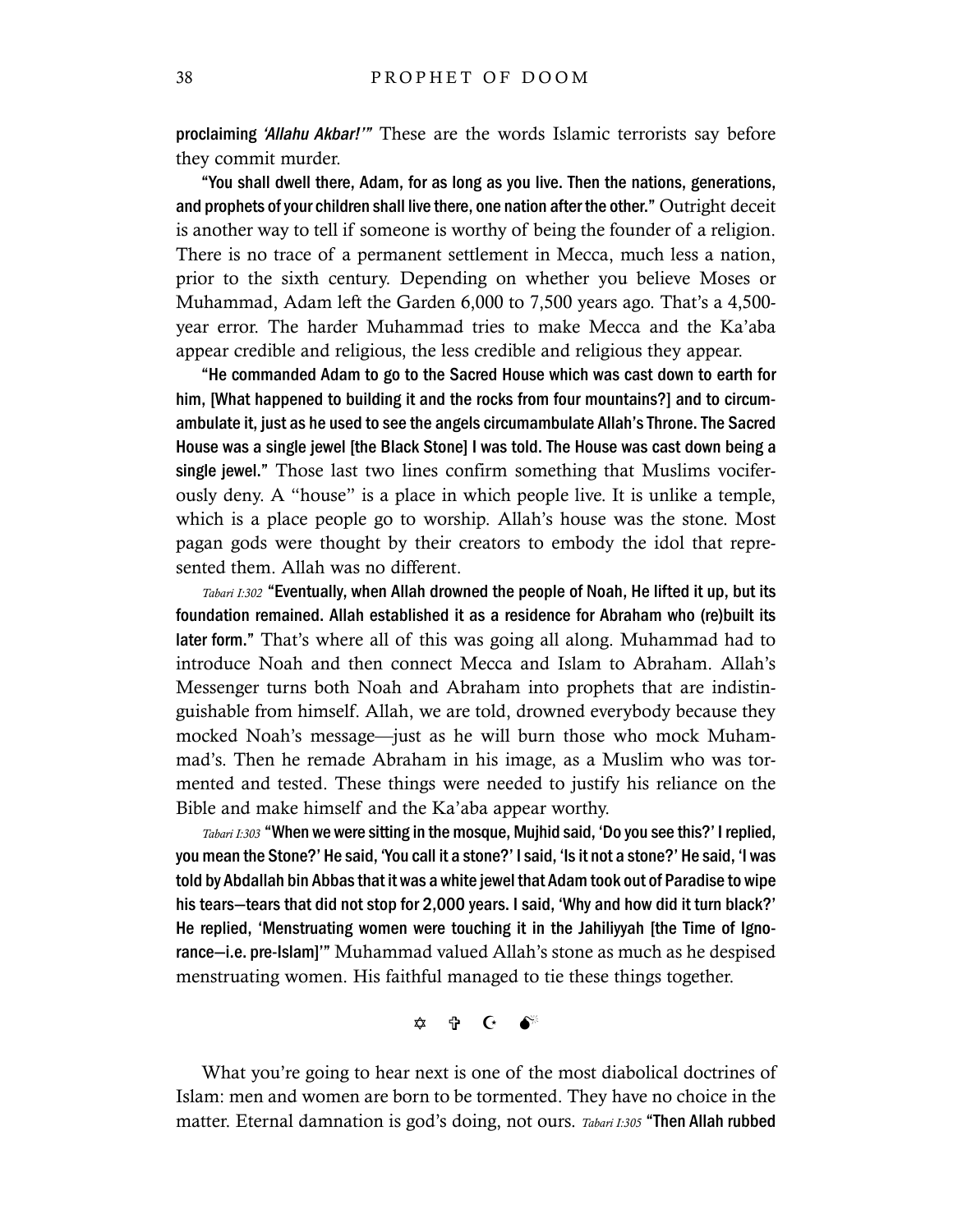Adam's back and brought forth his progeny. And every living being to be created by Allah to the Day of Resurrection came forth at Na'man. He scattered them in front of him like tiny ants. He made covenants with them…. He took two handfuls and said to those on the right, 'Enter Paradise! And He said to the others, 'Enter the Fire! I do not care.'" A loving and merciful god if there ever was one. But beyond demented, this is further evidence that Allah and Yahweh are opposites. Yahweh wants us to choose to love him; Allah chose for us and he doesn't care, much less love.

A moment's reflection on this doctrine renders an undeniable verdict: Islam is irrelevant. If all men and women are predestined to heaven or hell, faith is folly. Good works are no more valuable than bad ones. Rituals are ridiculous. Martyrdom is madness. Eat, drink, and be merry, for a backrub sealed our fate.

*Tabari I:306* "The Messenger said, "Allah created Adam and then rubbed Adam's back with his right hand and brought forth his progeny. Then He said, 'I have created these as the inhabitants of Paradise.' Then he rubbed his back with His left hand and said, 'I have created those for the Fire, and they will act as the inhabitants of the Fire.' A man asked, 'O Messenger, how is that? Muhammad replied, 'When Allah creates a human being for Paradise, He employs him to act as the inhabitants of Paradise, and he will enter Paradise. And when Allah creates a human being for the Fire, He will employ him to act as the inhabitants of the Fire, and will thus make him enter the Fire.'" In other words, he didn't have a clue, although he gives us a clue as to what *he* is like, a peek into his soul, into his religion, at his deity. His god directs the actions of men—good and bad. If we are to believe Muhammad, Allah is the employer of evil. And that's not good. Worse, he directs men to act badly so that he can punish them for acting as he decreed.

Islam confirmed this fatalistic right and left hand stuff in a Bukhari Hadith and then again in the Qur'an's 56<sup>th</sup> surah. *Bukhari:V6B60N473* "Every created soul has his place written for him either in Paradise or in the Hell Fire. His happy or miserable fate is predetermined for him." The Qur'an says: *056.008* "Those of the right hand—how happy will be those of the right hand! Those of the left hand—how unhappy will be those of the left hand! …Who will be honored in the Garden of Bliss; a number of the earlier peoples, and a few of the later ages, on couches wrought of gold reclining face to face. Youth of never-ending bloom [perpetual virgins] will pass round. Cups and decanters full of sparkling wine, they shall not be affected with headache thereby, nor shall they get exhausted [Allah's Viagra?]. And such fruits as they fancy, bird meats that they relish and companions pure and beautiful with big eyes like pearls within their shells as a reward." A drunken orgy is the reward for being a "right hander." It's no wonder they find boys willing to die for the cause.

*056.033* "Unending and unforbidden, exalted beds, and maidens incomparable. We have formed them in a distinctive fashion and made them virgins, loving companions matched in age, for the sake of those of the right hand." This view of Paradise is so vulgar, demeaning, sexist, and immoral, I find it repulsive. The next time you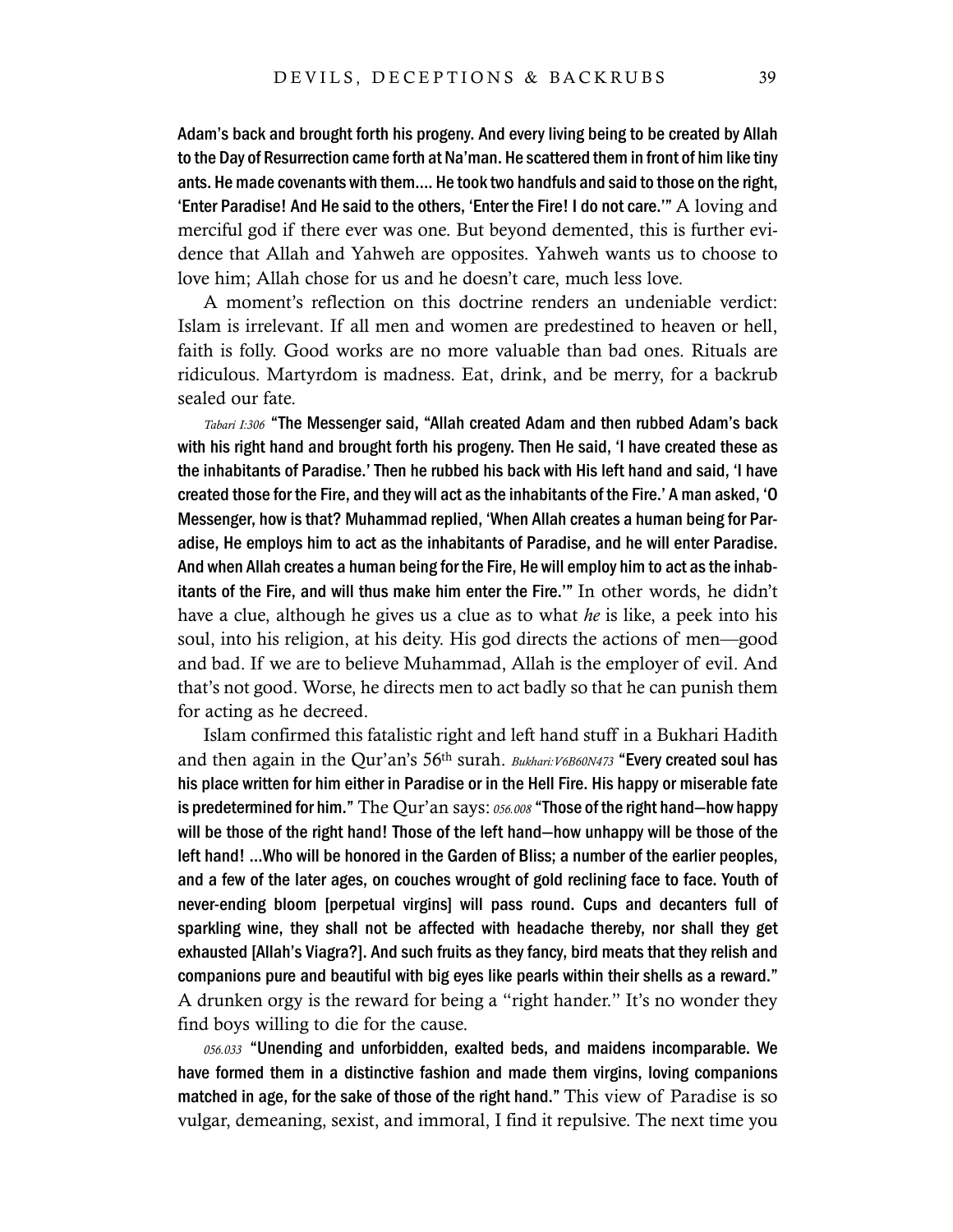hear a Muslim say that the god of the Qur'an and the God of the Bible are the same remind them of their god's idea of a good time. The next time you hear Muslims condemn the West for its sexual decadence and perversion, ask them to read their Qur'an.

This is the fate the sadistic god of Islam selected and then predestined for "lefties:" *056.041* "But those of the left hand—how unhappy those of the left hand. They will be in the scorching hot wind and boiling water, under the shadow of thick black smoke, neither cool nor agreeable. …They will be gathered together on a certain day which [like their fate] is predetermined. Then you, the erring and the deniers will eat Zaqqoom [a thorn tree]. Fill your bellies with it, and drink scalding water, lapping it up like female camels raging of thirst and diseased. Such will be their entertainment, their welcome on the Day of Doom…the welcome of boiling water and the entertainment of roasting in Hell. This is indeed the ultimate truth." According to the "ultimate truth" only 1 in 1,000 people will avoid "the entertainment of roasting while lapping up thorns and scalding water."

Allah is fixated on tormenting his creation. He speaks of pain and punishment more frequently than any other subject—a thousand times in the Qur'an. And if "God" thinks this is entertaining, we've got a problem.

Fortunately for mankind, Allah isn't God. He's just a warped figment of Muhammad's sadistic imagination. And while that's good, it's also bad. Over a billion people claim to be subservient to Allah. Sixty percent are young, and many of them are willing to die for their virginal reward.

 $\mathsf{G}$ 

The story of Adam's boys is next. What do you bet Muhammad twists this Bible account for his benefit? *Tabari I:308* "The story of Cain and Abel was told by Allah to Muhammad in the Qur'an saying, 'Recite to them—meaning the people of the Book—the story of the two sons of Adam truthfully…to the end of the story.'"

So here we go: "Eventually, two boys, called Cain and Abel, were born to Adam. Cain was a farmer and Abel was a herdsman. Cain was the older of the two." Thus far, this is from the Bible, but there is an Islamic twist. "Cain had a sister who was more beautiful than Abel's sister. [How could that be if they were brothers?] Abel sought to marry Cain's sister, but Cain refused and said, 'She is my sister born together with me and she is more beautiful than your sister. I deserve to marry her more than you do. Adam ordered Cain to marry her to Abel. However, he refused." Muhammad's preoccupation with sex was second only to his sadism. And Islam's prophet, like his version of Abel, murdered and indulged in incest to satisfy his cravings. Muhammad married his son's wife simply because she was more beautiful than any of his.

"Cain and Abel offered a sacrifice to Allah to find out who was more deserving of the girl. On that day Adam was absent as he had gone to have a look at Mecca. Allah had said to Adam, 'Adam do you know that I have a House on Earth?' Adam replied, 'Indeed I do not.' Allah said, 'I have a house in Mecca. So go there!' [In Islam, one thing is eternal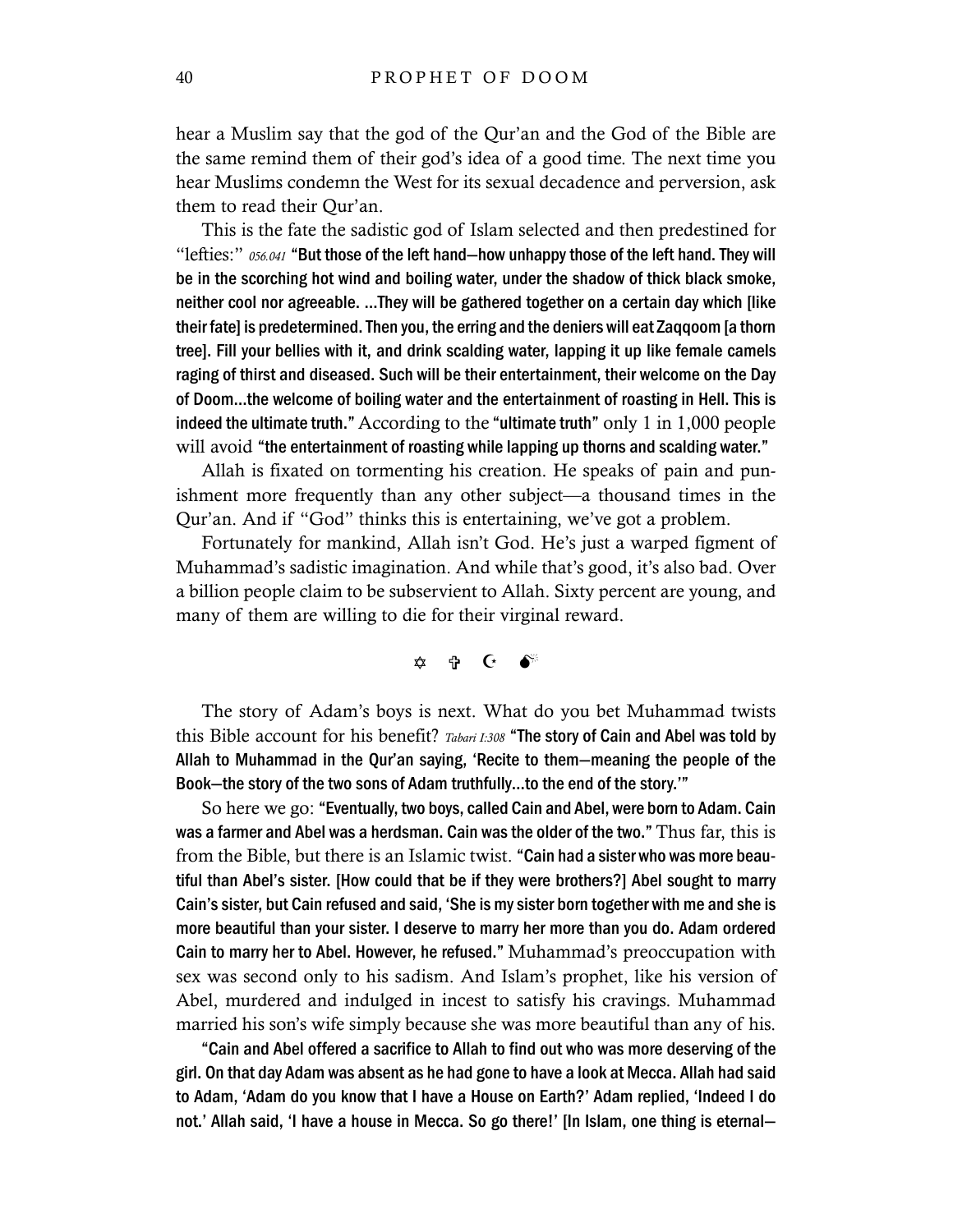contradictions. Just a few pages ago Adam was credited with building the Ka'aba] Adam said to heaven, 'Guard my two children.' [I thought he had four kids—two sons and two daughters. Don't daughters count?] But heaven refused. Adam addressed the Earth with the same request, but the Earth refused." Excuse me. In Islam, two things are eternal—contradictions and foolishness.

"He addressed the mountains but they also refused. He then spoke to Cain, who said, 'Yes. You shall go and when you return you shall be happy with the condition you find your family.'" After some bragging and bickering we find…"Abel offered a fat young sheep and Cain a sheaf of corn. Finding a large ear, Cain husked and ate it. A fire came down from heaven. It consumed Abel's offering and left that of Cain. Whereupon Cain got angry and said, 'I shall kill you to prevent you from marrying my sister. Abel said, 'Allah accepts only from those who [love? No, sorry, guess again] fear Him….' One day Cain came upon him while he was asleep. He lifted a big rock and crushed Abel's head with it."

The Islamic perversion continues: "Allah sent two ravens that were brothers and they fought with one another. When the one killed the other, it dug a hole for it and covered it with soil. When Cain saw that, he said, 'Woe to me! Am I incapable of being like that raven, so as to conceal my brother?' This explains Allah's word: 'And Allah sent a raven to scratch a hole in the earth in order to show him how to conceal his brother.'" [Qur'an 5:31] Allah's idea of dealing with guilt is to hide the evidence.

I want to let you in on a secret. These fanciful tales didn't come from Allah, or even Muhammad's vivid imagination. They were pilfered from the Jewish Talmud—an uninspired collection of myths and fables.

With that in mind, let's spend a moment in the 5<sup>th</sup> surah. After a dialog between Moses and the Israelites in the wilderness, the scene jumps abruptly two thousand years back in time: *005.027* "And relate to them the story of the two sons of Adam with truth when they both offered an offering, but it was accepted from one and was not accepted from the other. He said: 'I will most certainly slay you.' The other said: 'Allah only accepts from those who fear.… Surely I fear Allah. Surely I wish that you should bear the sin committed against me and your own sin, and so you would be of the inmates of the Hell Fire, and this is the recompense of the unjust.'" The Hadith we just read was designed to give the Qur'an the context it otherwise lacks. It explained the nature of the beef, or lamb as the case may be.

You may have noticed that Abel is meaner in the Qur'an than he was in the Hadith. Like Muhammad, he condemned his brother to the Hell Fire. So the Qur'anic Cain and Muhammad have a great deal in common.

*005.030* "His mind facilitated to him the slaying of his brother so he slew him; then he became one of the losers. Then Allah sent a crow digging up earth so that he might show him how he should cover the dead body. He said: Woe to me! Do I lack the strength that I should be like this crow and cover the body of my brother? So he became of those who regret." You will find a comprehensive analysis of this passage and others borrowed from the Jews beginning on page 51 of the Source Material appendix.

The Qur'an abruptly transitions from crow behavior to a justification for